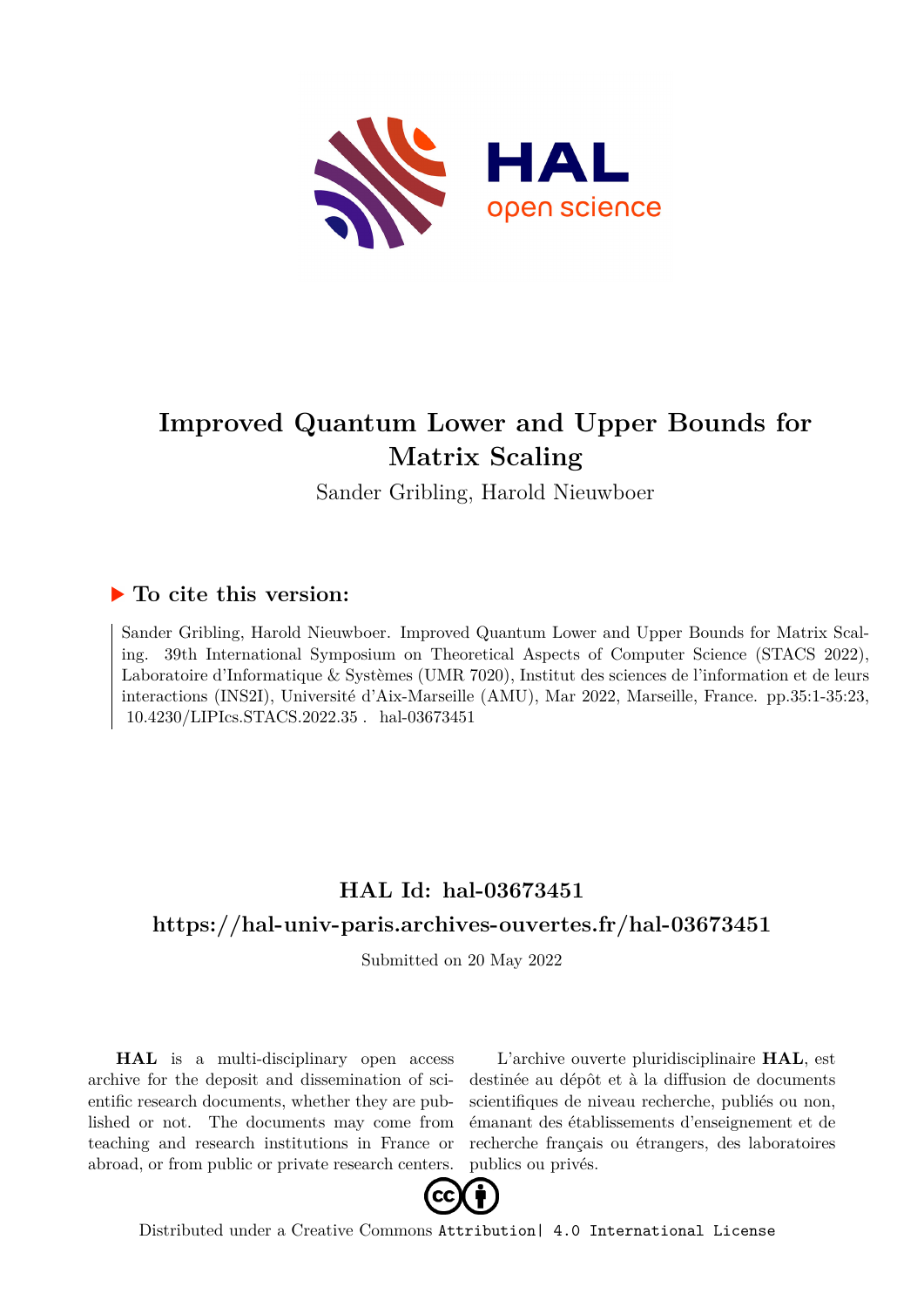# **Improved Quantum Lower and Upper Bounds for Matrix Scaling**

### **Sander Gribling**  $\boxtimes$

IRIF, Université de Paris, CNRS, France

### **Harold Nieuwboer** ⊠

Korteweg–de Vries Institute for Mathematics and QuSoft, University of Amsterdam, The Netherlands

### **Abstract**

Matrix scaling is a simple to state, yet widely applicable linear-algebraic problem: the goal is to scale the rows and columns of a given non-negative matrix such that the rescaled matrix has prescribed row and column sums. Motivated by recent results on first-order quantum algorithms for matrix scaling, we investigate the possibilities for quantum speedups for classical second-order algorithms, which comprise the state-of-the-art in the classical setting.

We first show that there can be essentially no quantum speedup in terms of the input size in the high-precision regime: any quantum algorithm that solves the matrix scaling problem for  $n \times n$ matrices with at most *m* non-zero entries and with  $\ell_2$ -error  $\varepsilon = \Theta(1/m)$  must make  $\Omega(m)$  queries to the matrix, even when the success probability is exponentially small in *n*. Additionally, we show that for  $\varepsilon \in [1/n, 1/2]$ , any quantum algorithm capable of producing  $\frac{\varepsilon}{100}$ - $\ell_1$ -approximations of the row-sum vector of a (dense) normalized matrix uses  $\Omega(n/\varepsilon)$  queries, and that there exists a constant  $\varepsilon_0 > 0$  for which this problem takes  $\Omega(n^{1.5})$  queries.

To complement these results we give improved quantum algorithms in the low-precision regime: with quantum graph sparsification and amplitude estimation, a box-constrained Newton method can be sped up in the large-*ε* regime, and outperforms previous quantum algorithms. For entrywisepositive matrices, we find an  $\varepsilon$ -*ℓ*<sub>1</sub>-scaling in time  $\widetilde{O}(n^{1.5}/\varepsilon^2)$ , whereas the best previously known bounds were  $\widetilde{O}(n^2 \text{polylog}(1/\varepsilon))$  (classical) and  $\widetilde{O}(n^{1.5}/\varepsilon^3)$  (quantum).

**2012 ACM Subject Classification** Theory of computation  $\rightarrow$  Design and analysis of algorithms; Theory of computation  $\rightarrow$  Quantum computation theory

**Keywords and phrases** Matrix scaling, quantum algorithms, lower bounds

**Digital Object Identifier** [10.4230/LIPIcs.STACS.2022.35](https://doi.org/10.4230/LIPIcs.STACS.2022.35)

**Related Version** *Full Version*: <https://arxiv.org/abs/2109.15282v1> [17]

**Funding** *Sander Gribling*: Partially supported by SIRTEQ-grant QuIPP. *Harold Nieuwboer*: Supported by NWO grant OCENW.KLEIN.267.

**Acknowledgements** We thank Joran van Apeldoorn, Michael Walter and Ronald de Wolf for interesting and helpful discussions, and the latter two for giving feedback on a first version of this paper. Moreover, we thank Ronald de Wolf for pointing us to [26], which allows for an exponentially small success probability in Theorem 2.1.

### **1 Introduction**

The matrix scaling problem asks to scale each row and column of a given matrix  $\mathbf{A} \in [0,1]^{n \times n}$ by a positive number in such a way that the resulting matrix has marginals (i.e., row- and column-sums) that are close to some prescribed marginals. For example, one could ask to scale the matrix in such a way that it becomes doubly stochastic.



© Sander Gribling and Harold Nieuwboer; licensed under Creative Commons License CC-BY 4.0 39th International Symposium on Theoretical Aspects of Computer Science (STACS 2022).

Editors: Petra Berenbrink and Benjamin Monmege; Article No. 35; pp. 35:1–35:23 [Leibniz International Proceedings in Informatics](https://www.dagstuhl.de/lipics/)



[Schloss Dagstuhl – Leibniz-Zentrum für Informatik, Dagstuhl Publishing, Germany](https://www.dagstuhl.de)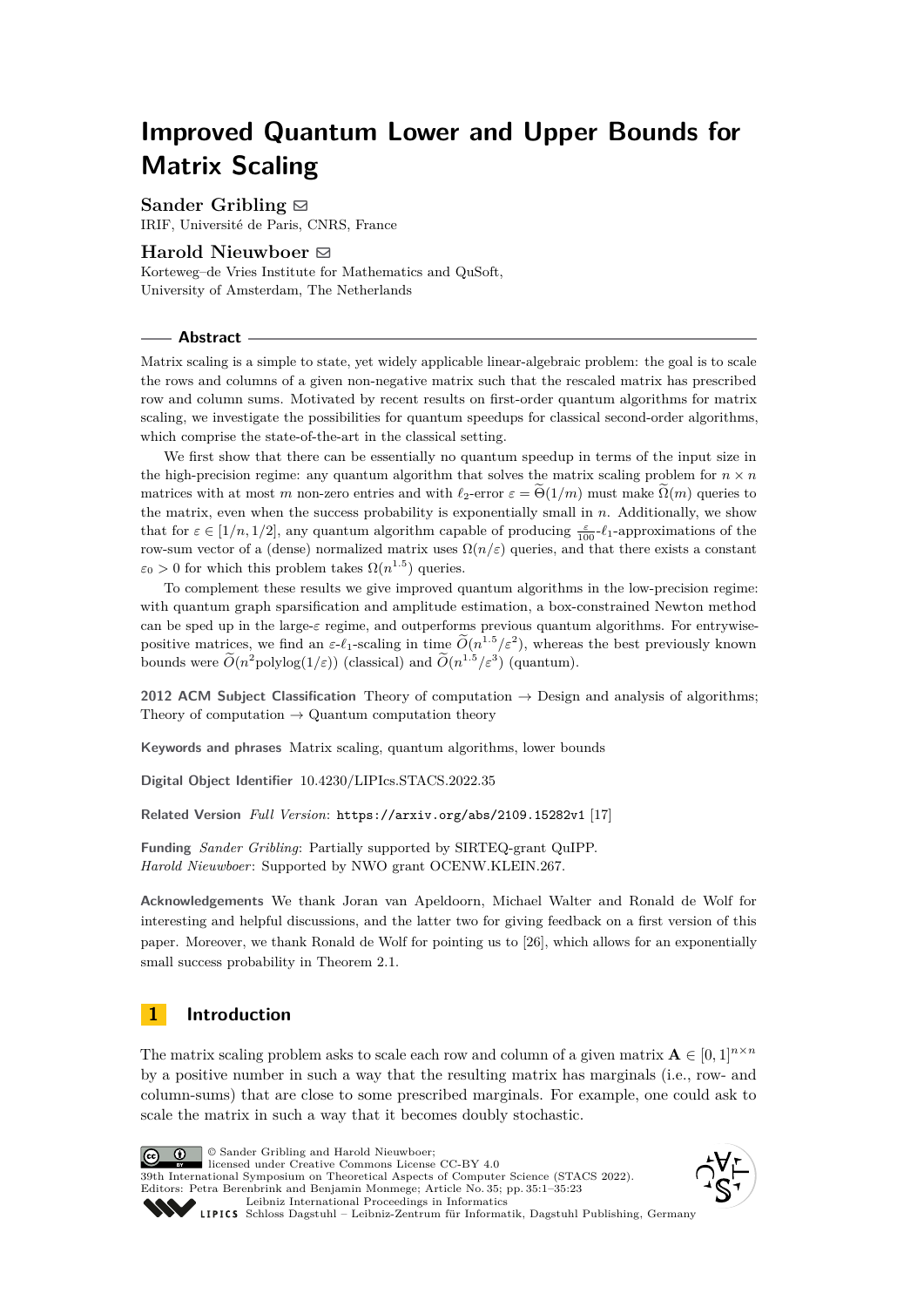### **35:2 Improved Quantum Lower and Upper Bounds for Matrix Scaling**

Matrix scaling has applications in a wide variety of areas including numerical linear algebra [4], optimal transport in machine learning [13], statistics [23, 14, 9, 8], and also in more theoretical settings, e.g. for approximating the permanent [28]. For a survey, we refer the reader to [19]. Furthermore, the matrix scaling problem is a special (commutative) instance of a more general (non-commutative) class of problems, which includes operator and tensor scaling; these problems have many more applications and are a topic of much recent interest [16, 10].

Formally, the matrix scaling problem is defined for the *ℓp*-norm as follows. Given a matrix  $\mathbf{A} \in [0,1]^{n \times n}$  with at most *m* non-zero entries, entrywise-positive target marginals  $\mathbf{r}, \mathbf{c} \in \mathbb{R}^n$ with  $\|\mathbf{r}\|_1 = 1 = \|\mathbf{c}\|_1$ , and a parameter  $\varepsilon \geq 0$ , find vectors  $\mathbf{x}, \mathbf{y} \in \mathbb{R}^n$  such that the (rescaled)  $\text{matrix } \mathbf{A}(\mathbf{x}, \mathbf{y}) := (A_{ij}e^{x_i + y_j})_{i,j \in [n]} \text{ satisfies}$ 

$$
\|\mathbf{r}(\mathbf{A}(\mathbf{x}, \mathbf{y})) - \mathbf{r}\|_{p} \le \varepsilon, \qquad \|\mathbf{c}(\mathbf{A}(\mathbf{x}, \mathbf{y})) - \mathbf{c}\|_{p} \le \varepsilon. \tag{1.1}
$$

Here  $\mathbf{r}(\mathbf{A}(\mathbf{x}, \mathbf{y})) = \left(\sum_{j=1}^n A_{ij} e^{x_i + y_j}\right)_{i \in [n]}$  is the vector of row-marginals of the matrix  $\mathbf{A}(\mathbf{x}, \mathbf{y})$ and similarly  $\mathbf{c}(\mathbf{A}(\mathbf{x}, \mathbf{y})) = (\sum_{i=1}^{n} A_{ij} e^{x_i + y_j})_{j \in [n]}$  is the vector of column-marginals. We refer to **x** and **y** as the scaling vectors, whereas  $e^{x_i}$  and  $e^{y_j}$  are called scaling factors. A common choice of target marginals is  $(\mathbf{r}, \mathbf{c}) = (\frac{1}{n}, \frac{1}{n})$ , i.e., every row and column sum target is  $1/n$ , and we refer to these as the *uniform* target marginals. As is standard in the matrix scaling literature, we will henceforth assume that **A** is *asymptotically* (**r**, **c**)*-scalable*: for every  $\varepsilon > 0$ , there exist **x**, **y** such that  $\mathbf{A}(\mathbf{x}, \mathbf{y})$  satisfies Equation (1.1). This depends only on the support of **A** [30, Thm. 3], and is the case if and only if  $(\mathbf{r}, \mathbf{c})$  is in the convex hull of the points  $(\mathbf{e}_i, \mathbf{e}_j) \in \mathbb{R}^{2n}$  such that  $A_{ij} > 0$ , where the  $\mathbf{e}_i$  are the standard basis vectors for  $\mathbb{R}^n$ . We will also always assume the smallest non-zero entry of each of  $\bf{A}$ , **r** and **c** is at least  $1/poly(n)$ .

Many classical algorithms for the matrix scaling problem can be viewed from the perspective of convex optimization. For example, one can solve the matrix scaling problem by minimizing the convex (potential) function

$$
f(\mathbf{x}, \mathbf{y}) = \sum_{i,j=1}^{n} A_{ij} e^{x_i + y_j} - \langle \mathbf{r}, \mathbf{x} \rangle - \langle \mathbf{c}, \mathbf{y} \rangle, \tag{1.2}
$$

where  $\langle \cdot, \cdot \rangle$  denotes the standard inner product on  $\mathbb{R}^n$ . The popular and practical Sinkhorn algorithm [31] – which alternates between rescaling the rows and columns to the desired marginals – can be viewed as a (block-)coordinate descent algorithm on *f*, i.e., a first-order method. Given its simplicity, it is no wonder that it has been rediscovered in many settings, and is known by many names, such as the RAS algorithm, iterative proportional fitting, or raking.

It is known that the iterates in the Sinkhorn algorithm converge to a  $(\mathbf{r}, \mathbf{c})$ -scaled matrix whenever  $\bf{A}$  is asymptotically  $(\bf{r}, \bf{c})$ -scalable. The convergence rate of Sinkhorn's algorithm is known in various settings, and we give a brief overview of the (classical) time complexity of finding an  $\varepsilon$ - $\ell_1$ -scaling, noting that a single iteration can be implemented in time  $\tilde{O}(m)$ . When **A** is entrywise positive then one can scale in time  $\widetilde{O}(n^2/\varepsilon)$  [15]; in the  $\ell_2$ -setting for uniform target marginals a similar result can be found in [21, 20]. In the general setting where **A** has at most  $m \leq n^2$  non-zero entries the complexity becomes  $\widetilde{O}(m/\varepsilon^2)$  (for arbitrary target marginals  $(r, c)$ ); a proof may be found in [2] for the entrywise-positive case, [11] for exactly scalable matrices (i.e., where the problem can be solved for  $\varepsilon = 0$ ) and [5] for asymptotically scalable matrices.

While simple, the Sinkhorn algorithm is by no means the fastest when the parameter *ε* is small. The classical state-of-the-art algorithms are based on second-order methods such as (traditional) interior point methods or so-called *box-constrained Newton methods* [12, 1],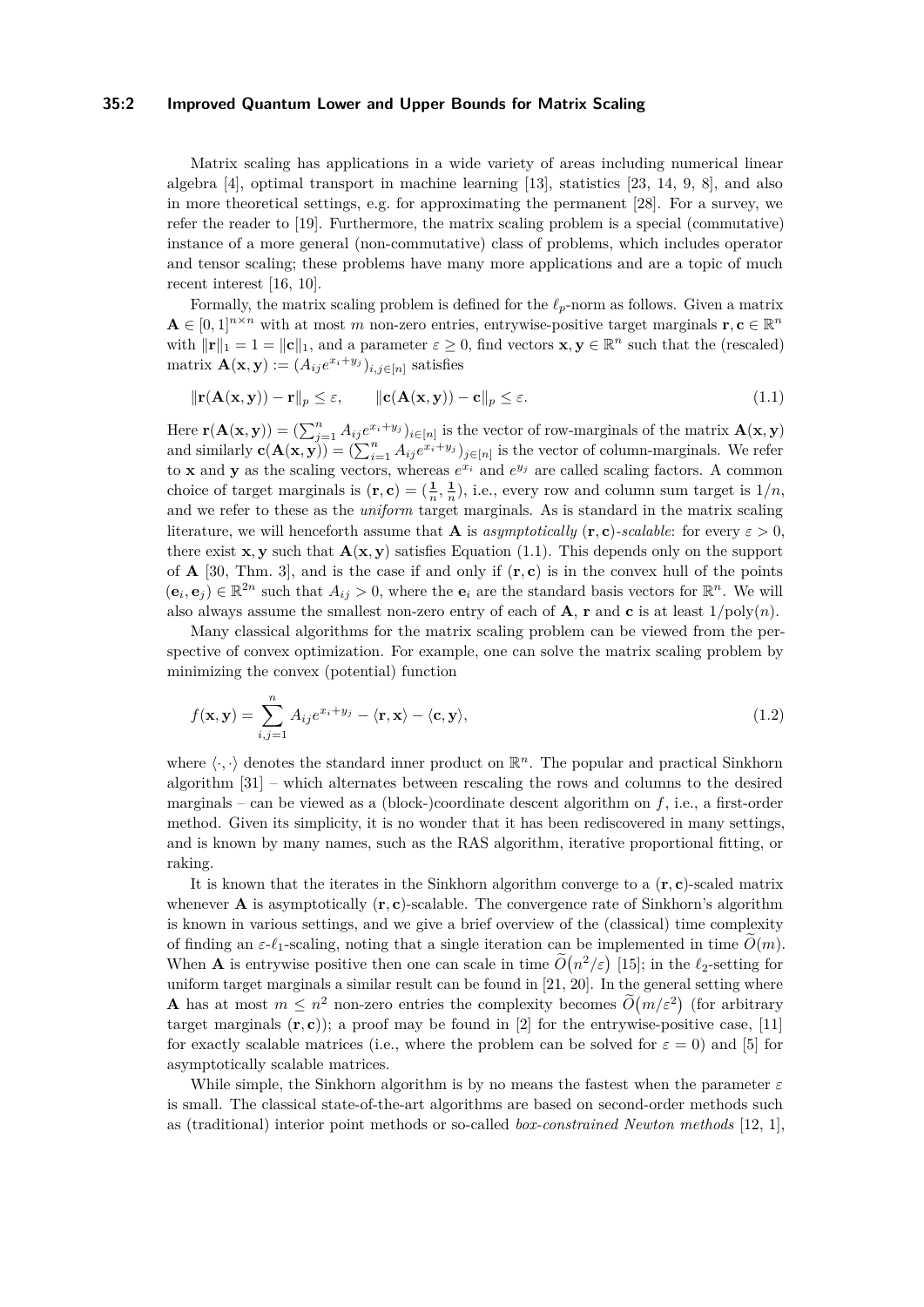the latter of which we describe in more detail below. We note that these algorithms depend on fast algorithms for graph sparsification and Laplacian system solving, so are rather complicated compared to Sinkhorn's algorithm. The box-constrained Newton methods can find  $\varepsilon$ - $\ell_1$ -scaling vectors in time  $\tilde{O}(mR_\infty)$ , where the  $\tilde{O}$  hides polylogarithmic factors in *n* and  $1/\varepsilon$ , and  $R_{\infty}$  is a certain diameter bound (made precise later in the introduction). For entrywise-positive matrices,  $R_{\infty}$  is of size  $\tilde{O}(1)$ , and in general it is known to be  $\tilde{O}(n)$  [1, Lem. 3.3. Alternatively, the interior-point method of [12] has a time complexity of  $O(m^{3/2})$ , which is better than the box-constrained Newton method for general inputs, but worse for entrywise-positive matrices.

Recently, a quantum algorithm for matrix scaling was developed based on Sinkhorn's algorithm [5]. It uses quantum approximate counting for computing marginals, and finds *ε*-*ℓ*<sub>1</sub>-scaling vectors in time  $\tilde{O}(\sqrt{mn}/\varepsilon^4)$  for general matrices or  $\tilde{O}(n^{1.5}/\varepsilon^3)$  for entrywisepositive matrices. This improves the dependence on *m* and *n* at the cost of a higher dependence on  $1/\varepsilon$  when compared to the classical Sinkhorn algorithm (which we recall runs in  $\tilde{O}(m/\varepsilon^2)$ , or  $\tilde{O}(n^2/\varepsilon)$  for entrywise-positive matrices). Furthermore, it was shown that this quantum algorithm is optimal for (sufficiently small) constant  $\varepsilon$ : there exists an  $\varepsilon_0 > 0$  (independent of *n*) such that every quantum algorithm that  $\varepsilon_0$ - $\ell_1$ -scales to uniform target marginals with probability at least  $2/3$  must make at least  $\Omega(\sqrt{mn})$  queries. It was left as an open problem whether one can also obtain quantum speedups (in terms of *n* or *m*) using second-order methods. In this work we give improved quantum lower and upper bounds on the complexity of matrix scaling. We first prove a lower bound: we show that every quantum algorithm that solves the matrix scaling problem for small enough  $\varepsilon$  must make a number of queries proportional to the number of non-zero entries in the matrix, even when the success probability of the algorithm is only assumed to be exponentially small. This shows that one cannot hope to get a quantum algorithm for matrix scaling with a polylogarithmic 1*/ε*-dependence and sublinear dependence on *m*. However, this does not rule out that second-order methods can be useful in the quantum setting. Indeed, we give a quantum box-constrained Newton method which has a better 1*/ε*-dependence than the previously mentioned quantum Sinkhorn algorithm, and in certain settings is strictly better, such as for entrywise-positive instances.

### **1.1 Lower bounds**

As previously mentioned, we show for entrywise-positive instances that a polynomial 1*/ε*dependence is necessary for a scaling algorithm whose *n*-dependence is *n* 2−*γ* for a constant  $\gamma > 0$ . More precisely, we prove the following theorem (which we extend to an  $\tilde{\Omega}(m)$ -lower bound in the general setting of  $m \leq n^2$  non-zero entries in Corollary 2.11):

 $\triangleright$  **Theorem 1.1.** *There exists a constant*  $C > 0$  *such that every matrix scaling algorithm that,* with probability  $\geq \frac{3}{2} \exp(-n/100)$ *, finds scaling vectors for entrywise-positive*  $n \times n$ *-matrices* with  $\ell_2$ -error  $C/(n^2\sqrt{\ln n})$  *must make at least*  $\Omega(n^2)$  *queries to the matrix. This even holds for uniform targets and matrices with smallest entry*  $\Omega(1/n^2)$ *.* 

The proof of this lower bound is based on a reduction from deciding whether bit strings have Hamming weight  $n/2 + 1$  or  $n/2 - 1$ . Specifically, given *k* bit strings  $z^1, \ldots, z^k \in {\pm 1}^n$ for  $k = \Theta(n)$ , each with Hamming weight  $|z^i| = n/2 + a_i$  where  $a_i \in {\pm 1}$ , we show that any matrix scaling algorithm can be used to determine all the *a<sup>i</sup>* . One can show that every quantum algorithm that computes all the  $a_i$ 's needs to make  $\Omega(nk)$  quantum queries to the bit string  $z^1, \ldots, z^k$ , even if the algorithm has only exponentially small success probability: to determine a single  $a_i$  with success probability at least  $2/3$ , one needs to make  $\Omega(n)$  quantum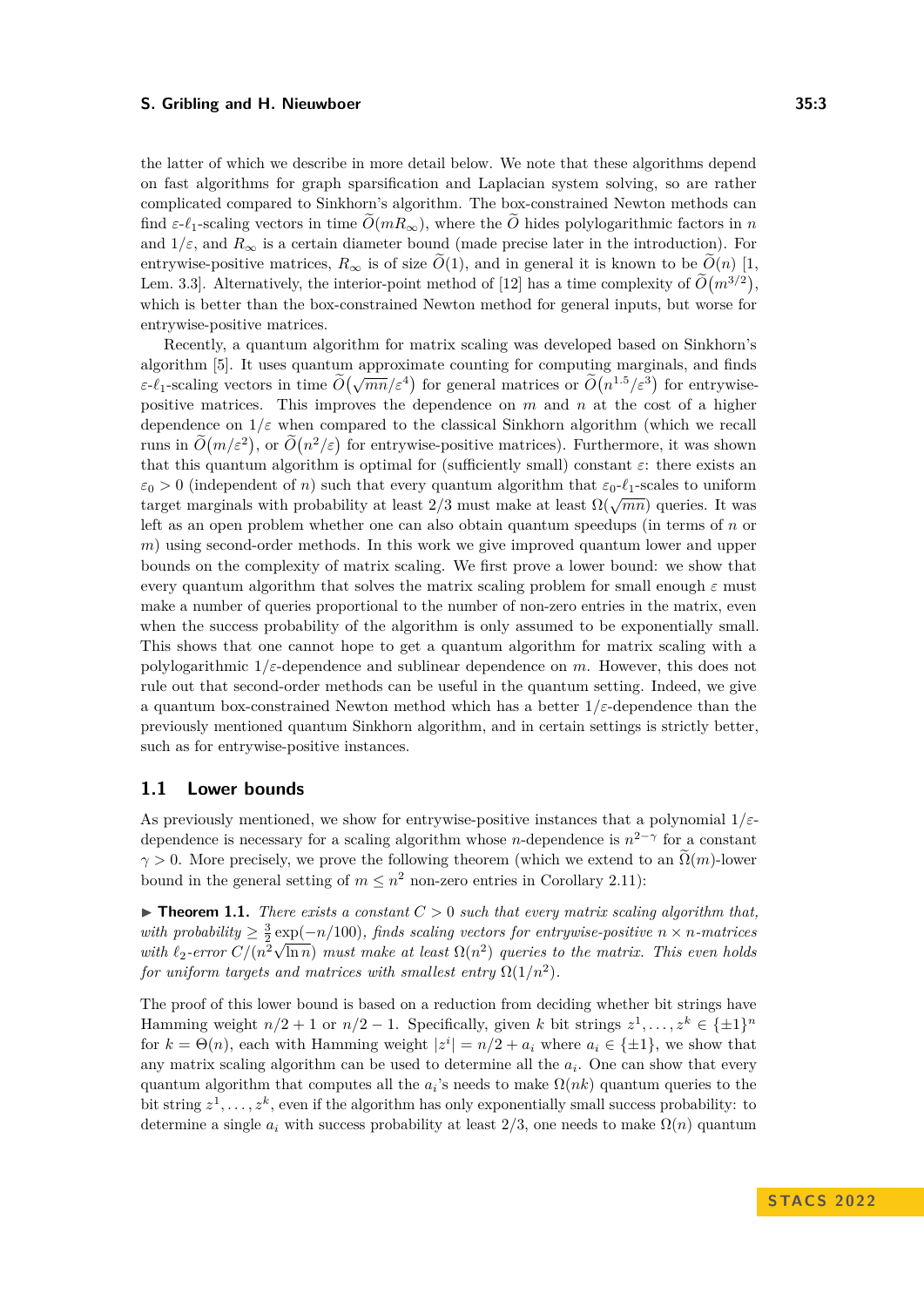### **35:4 Improved Quantum Lower and Upper Bounds for Matrix Scaling**

queries to the bit string  $z^i$  [7, 29, 3], and one can use the strong direct product theorem of Lee and Roland [26] to prove the lower bound for computing all  $k$   $a_i$ 's simultaneously. To convert the problem of computing the  $a_i$  to an instance of matrix scaling, one constructs a  $2k \times n$  matrix **A** whose first *k* rows are (roughly) given by the vectors  $1 + z^i/b$  for some  $b \geq 2$ , and whose last *k* rows are given by  $1 - z^i/b$ . For such an **A**, the column sums are all 2*k*, and the row sums are determined by the  $a_i$ . If the matrix  $A'$  obtained by a single Sinkhorn step from **A** (i.e., rescaling all the rows) were exactly column scaled, then the *optimal* scaling factors encode the  $a_i$ . We show that, if one randomly (independently for each  $i$ ) permutes the  $z^i$  beforehand, this is approximately the case: the column sums of this  $A'$  will be close to the desired column sums with high probability, and hence the first step of Sinkhorn gives approximately optimal scaling factors (which encode the  $a_i$ ). Then, we give a lower bound on the strong convexity parameter of the potential *f*, to show that *all* sufficiently precise minimizers of  $f$  also encode the  $a_i$ . In other words, from sufficiently precise scaling factors, we can recover the  $a_i$ , yielding the reduction to matrix scaling, and consequently a lower bound for the matrix scaling problem.

We additionally study the problem of computing an  $\varepsilon-\ell_1$ -approximation of the vector of row sums of an  $\ell_1$ -normalized  $n \times n$  matrix **A**. This is a common subroutine for matrix scaling algorithms; for instance, the gradient of the potential function  $f$  from  $(1.2)$  that we optimize for the upper bound can be determined from the row and column sums by subtracting the desired row and column sums, so the complexity of this subroutine directly relates to the complexity of each iteration in our algorithm. We give the following lower bound for this problem.

▶ **Theorem 1.2** (Informal). For  $\varepsilon \in [1/n, 1/2]$  and an  $\ell_1$ -normalized matrix  $\mathbf{A} \in [0, 1]^{n \times n}$ , *computing an*  $\frac{\varepsilon}{100}$ - $\ell_1$ -approximation of  $\mathbf{r}(\mathbf{A})$  *takes*  $\Omega(n/\varepsilon)$  *queries to* **A***. Moreover, there exists a constant*  $\varepsilon_0 > 0$  *such that computing an*  $\varepsilon_0$ - $\ell_1$ -approximation of **r**(**A**) *takes*  $\Omega(n^{1.5})$ *queries to* **A***.*

The first lower bound in the theorem is proven in Theorem 2.12. Its proof is based on a reduction from  $\Theta(n)$  independent instances of the majority problem, as for the lower bound for matrix scaling. The second lower bound can be derived from the lower bound for matrix scaling given in [5]: using a constant number of calls to a subroutine that provides constantprecision approximations to the row- and column-sum vectors, one can implement Sinkhorn's algorithm to find a constant-precision *ℓ*1-scaling, which for a small enough constant takes  $\Omega(n^{1.5})$  queries. Hence, there exists a constant  $\varepsilon_0 > 0$  (independent of *n*) such that computing an  $\varepsilon_0$ - $\ell_1$ -approximation of **r**(**A**) takes at least  $\Omega(n^{1.5})$  queries to the matrix entries.

### **1.2 Upper bounds**

While the first lower bound (Theorem 1.1) shows that a (quantum) algorithm for matrix scaling cannot have both an  $m^{1-\gamma}$ -dependence for  $\gamma > 0$  and a polylogarithmic  $1/\varepsilon$ -dependence, one can still hope to obtain a second-order  $\widetilde{O}(\sqrt{mn}/poly(\varepsilon))$ -time algorithm with a better  $1/\varepsilon$ -dependence than the quantum Sinkhorn algorithm of [5] (which we recall is based on quantum approximate counting). We show that one can build on a box-constrained Newton method [12, 1] to obtain a quantum algorithm which achieves this, at the cost of depending quadratically on a certain diameter bound  $R_{\infty}$ ; recall for comparison that the classical box-constrained Newton methods run in time  $\tilde{O}(mR_\infty)$ . For general matrices, one has the bound  $R_{\infty} = \tilde{O}(n)$  [1, Lem. 3.3]. The performance of the resulting quantum box-constrained Newton method is summarized in the following theorem: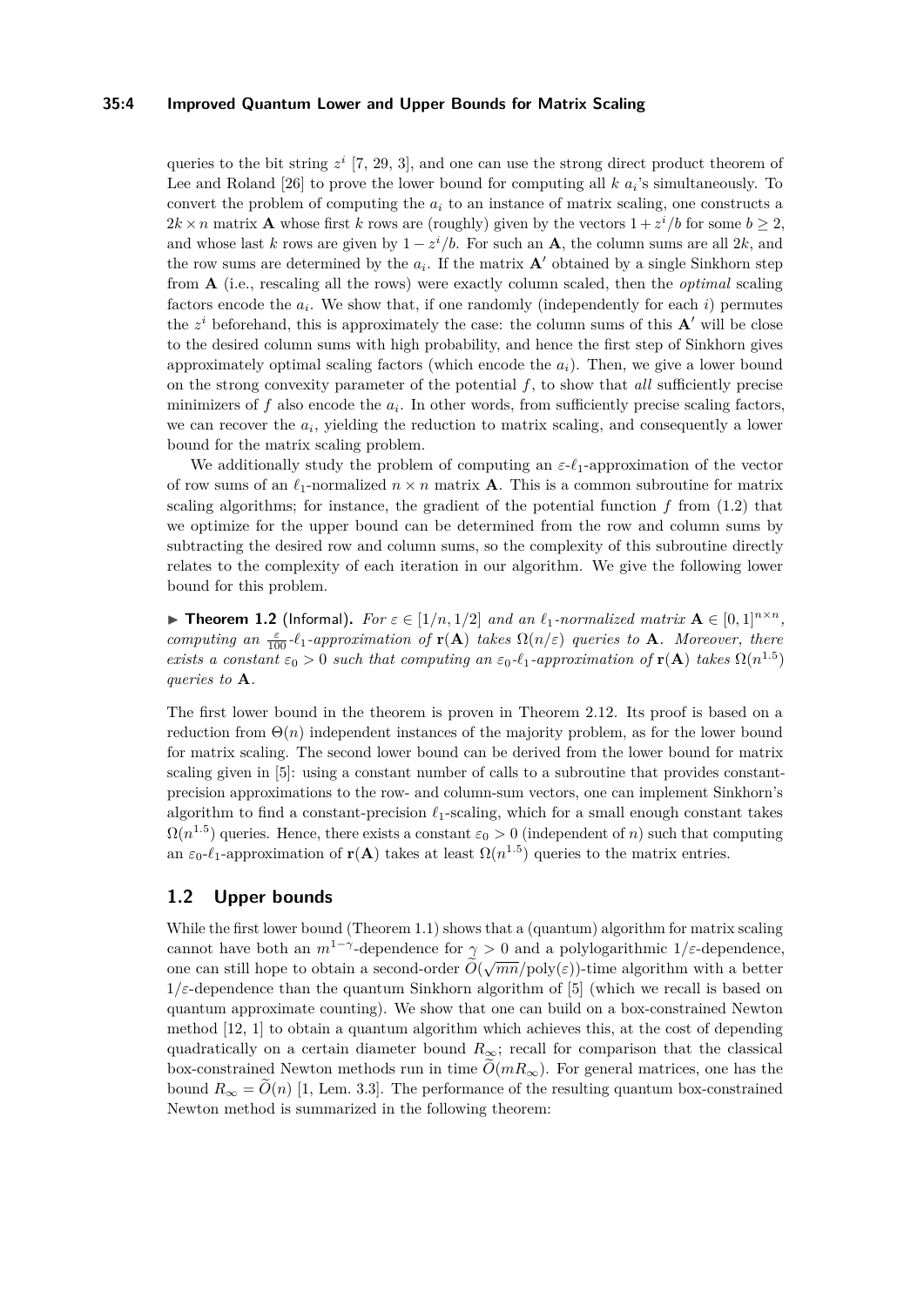▶ **Theorem 1.3** (Informal version of Corollaries 3.14 and 3.15). For asymptotically-scalable  $matrices \mathbf{A} \in \mathbb{R}_{\geq 0}^{n \times n}$  with *m non-zero entries and target marginals*  $(\mathbf{r}, \mathbf{c})$ *, one can find*  $(\mathbf{x}, \mathbf{y})$ *such that*  $\mathbf{A}(\mathbf{x}, \mathbf{y})$  *is*  $O(\varepsilon)$ *-ℓ*<sub>1</sub>*-scaled to* (**r**, **c**) *in quantum time*  $O(R_{\infty}^2)$  $\sqrt{mn}/\varepsilon^2$  where  $R_\infty$ *is the*  $\ell_{\infty}$ -norm of at least one  $\varepsilon^2$ -minimizer of f. When **A** *is entrywise positive we have*  $R_{\infty} = \tilde{O}(1)$ , so the algorithm runs in quantum time  $\tilde{O}(n^{1.5}/\varepsilon^2)$ .

We emphasize that the diameter bound  $R_{\infty}$  does not need to be provided as an input to the algorithm. Note that for entrywise-positive matrices, the algorithm improves over the quantum Sinkhorn method, which runs in time  $\tilde{O}(n^{1.5}/\varepsilon^3)$ .

Let us give a sketch of the box-constrained method that we use, see Section 3.1 for details. The algorithm aims to minimize the (highly structured) convex potential function *f* from Equation (1.2). A natural iterative method for minimizing convex functions  $f$  is to minimize in each iteration *i* the quadratic Taylor expansion  $\frac{1}{2} \mathbf{x}^T \nabla^2 f(\mathbf{x}^{(i)}) \mathbf{x} + \mathbf{x}^T \nabla f(\mathbf{x}^{(i)}) + f(\mathbf{x}^{(i)})$  of the function at the current iterate. A box-constrained method constrains the minimization of the quadratic Taylor expansion to those **x** that lie in an *ℓ*∞-ball of radius *c* around the current iterate (hence the name):

$$
\mathbf{x}^{(i)} = \operatorname*{argmin}_{\|\mathbf{x} - \mathbf{x}^{(i)}\|_{\infty} \leq c} \frac{1}{2} \mathbf{x}^T \nabla^2 f(\mathbf{x}^{(i)}) \mathbf{x} + \mathbf{x}^T \nabla f(\mathbf{x}^{(i)}).
$$

This is guaranteed to decrease a convex function *f* whenever it is *second-order robust*, i.e., whenever the Hessian of f at a point is a good multiplicative approximation of the Hessian at every other point in a constant-radius  $\ell_{\infty}$ -ball. One can show that the steps taken decrease the potential gap by a multiplicative factor which depends on the distance to the minimizer.

One then observes that the function *f* from Equation (1.2) is second-order robust. Moreover, its Hessian has an exceptionally nice structure: given by

$$
\nabla^2 f(\mathbf{x}, \mathbf{y}) = \begin{bmatrix} \text{diag}(\mathbf{r}(\mathbf{A}(\mathbf{x}, \mathbf{y}))) & \mathbf{A}(\mathbf{x}, \mathbf{y}) \\ \mathbf{A}(\mathbf{x}, \mathbf{y})^T & \text{diag}(\mathbf{c}(\mathbf{A}(\mathbf{x}, \mathbf{y}))) \end{bmatrix},
$$

it is similar to a *Laplacian* matrix. This means that the key subroutine in this method (approximately) minimizes quadratic forms  $\frac{1}{2}z^T Hz + z^T b$  over  $\ell_{\infty}$ -balls, where **H** is a Laplacian matrix; without the  $\ell_{\infty}$ -constraint, this amounts to solving the Laplacian system **Hz** = **b**. Such a subroutine can be implemented for the more general class of symmetric diagonally-dominant matrices (with non-positive off-diagonal entries) on a classical computer in (almost) linear time in the number of non-zero entries of **H** [12]. For technical reasons, one has to add a regularization term to *f*, and the regularized potential instead has a symmetric diagonally-dominant Hessian structure. Given the recent quantum algorithm for graph sparsification and Laplacian system solving of Apers and de Wolf [6], one would therefore hope to obtain a quantum speedup for the box-constrained Newton method. We show that one can indeed achieve this by first using the quantum algorithm for graph sparsification, and then using the classical method for the minimization procedure. We note, however, that in order to achieve a quantum speedup in terms of *m* and *n*, we incur a polynomial dependence in the time complexity on the precision with which we can approximate **H** and **b** (as opposed to only a *polylogarithmic* dependence classically). Such a speedup with respect to one parameter (dimension) at the cost of a slowdown with respect to another (precision) is more common in recent quantum algorithms for optimization problems and typically requires a more careful analysis of the impact of approximation errors. Interestingly, for the classical box-constrained Newton method, the minimization subroutine is the bottleneck, whereas in our quantum algorithm, the cost of a single iteration is dominated by the time it takes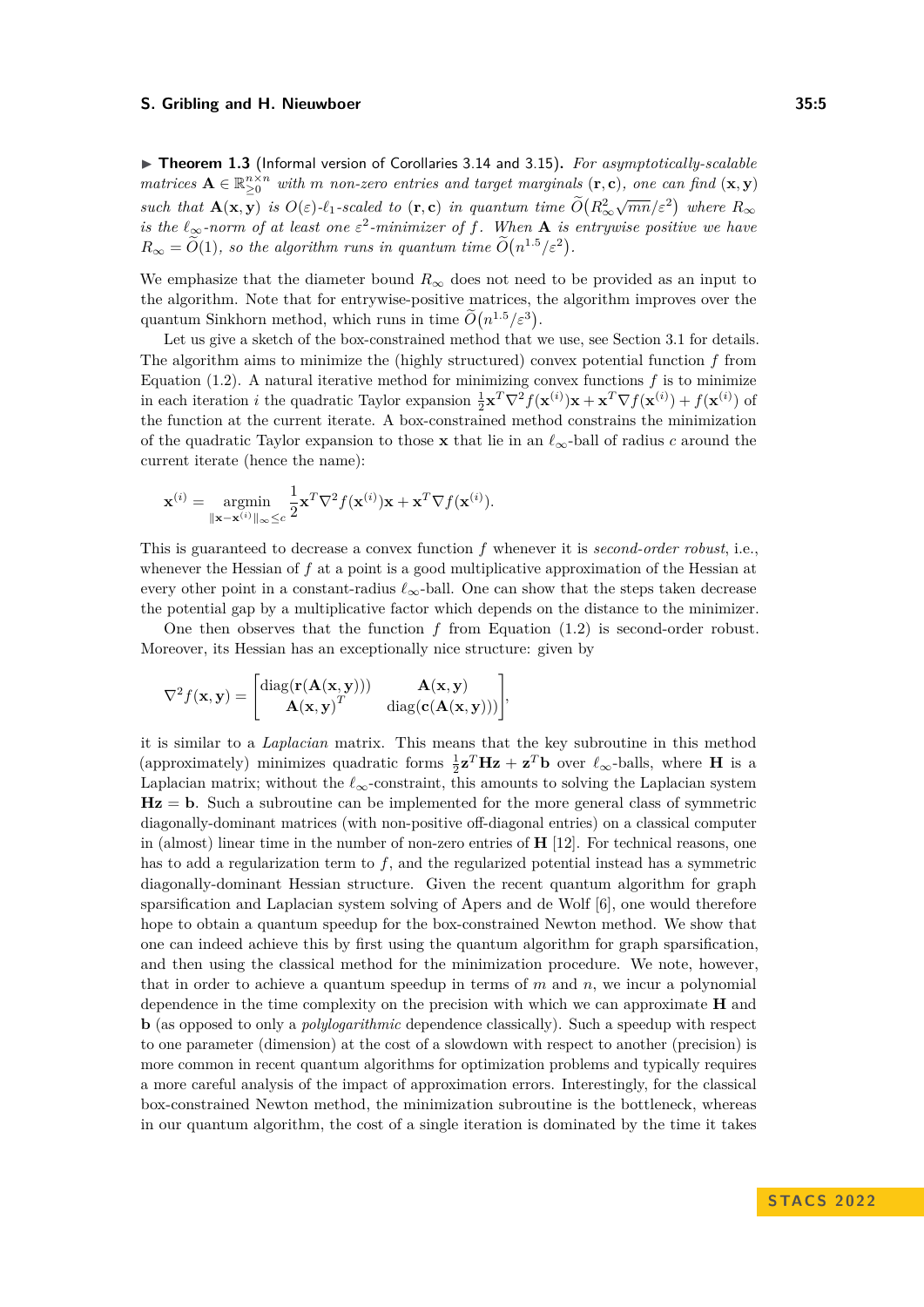### **35:6 Improved Quantum Lower and Upper Bounds for Matrix Scaling**

to approximate the vector **b**. Using quantum approximate counting (carefully) as in [5],  $\frac{d}{dt}$  can obtain an additive *δ* ·  $||$ **A**(**x***,***y**)||<sub>1</sub>-approximation of **b** in time roughly  $\sqrt{mn}/δ$ . To obtain an efficient quantum algorithm we therefore need to control ∥**A**(**x***,* **y**)∥<sup>1</sup> throughout the run of the algorithm. We do so efficiently by testing in each iteration whether the 1-norm of  $\mathbf{A}(\mathbf{x}, \mathbf{y})$  is too large, if it is, we divide the matrix by 2 (by shifting **x** by an appropriate multiple of the all-ones vector), which reduces the potential.

### **1.3 Open problems**

Our lower bound on matrix scaling shows that it is not possible to provide significant quantum speedups for scaling of entrywise-positive matrices in the high-precision scaling regime. However, the best classical upper bound for *ε*-scaling when no assumptions are made on the support of the matrices is  $O(m^{3/2})$ , where *m* is the number of non-zero entries [12] (recall that this hides a polylogarithmic dependence on  $1/\varepsilon$ ). The algorithm that achieves this bound is an interior-point method, rather than a box-constrained Newton method. It is an interesting open problem whether such an algorithm also admits a quantum speedup in terms of *m* while retaining a polylogarithmic 1*/ε*-dependence. Note that while the interior-point method relies on fast Laplacian system solvers, it is not enough to merely replace this by a quantum Laplacian system solver, as the dimension of the linear system in question is  $m + n$  rather than  $\Theta(n)$ . More generally, the possibility of obtaining quantum advantages in high-precision regimes for optimization problems is still a topic of ongoing investigation.

A second natural question is whether the lower bounds from Theorem 1.2 for computing an approximation of the row sums are tight. The best upper bound for the row-sum vector approximation that we are aware of is the one we use in our scaling algorithm: we can compute an  $\varepsilon \text{-}\ell_1$ -approximation of the row sums in time  $\widetilde{O}(n^{1.5}/\varepsilon)$ . For constant  $\varepsilon_0 \geq \varepsilon > 0$ this matches the lower bound  $\Omega(n^{1.5})$  (up to log-factors), but for non-constant  $\varepsilon > \frac{1}{100n}$  it remains an interesting open problem to close the gap between  $\tilde{O}(n^{1.5}/\varepsilon)$  and  $\Omega(n/\varepsilon)$ .

### **2 Lower bounds for matrix scaling and marginal approximation**

In this section we prove two lower bounds: an  $\tilde{\Omega}(m)$ -lower bound for  $1/poly(n)-\ell_2$ -scaling  $n \times n$  matrices with at most *m* non-zero entries, and for  $\varepsilon \in [1/n, 1/2]$  an  $\Omega(n/\varepsilon)$ -lower bound for *ε*-*ℓ*1-approximation of the row-sum vector of a normalized *n*×*n* matrix (with non-negative entries). The proofs for both lower bounds are based on a reduction from the lower bound given below in Theorem 2.1. In Section 2.1 we construct the associated instances for matrix scaling, and in Section 2.2 we analyze their column marginals after a single iteration of the Sinkhorn algorithm. Afterwards, in Section 2.3 we show that these column marginals are close enough to the target marginals for the reduction to matrix scaling to work, and in Section 2.4 we put the ingredients together, with the main theorem being Theorem 2.10. Finally, in Section 2.5 we prove the lower bound for computing approximations to the row marginals. The lower bound we reduce from is the following:

▶ **Theorem 2.1.** *Let n be even,*  $\tau \in [1/n, 1/2]$  *such that*  $n\tau$  *is an integer, and let*  $k \ge 1$ *be an integer. Given k binary strings*  $z^1, \ldots, z^k \in \{\pm 1\}^n$ , where  $z^i$  has Hamming weight  $n/2 + a_i \tau n$  *for*  $a_i \in \{-1, 1\}$ *, computing with probability*  $\geq \exp(-k/100)$  *a string*  $\tilde{a} \in \{-1, 1\}^k$ *that agrees with a in*  $\geq 99\%$  *of the positions requires*  $\Omega(k/\tau)$  *quantum queries.* 

**Proof.** Let  $\mathcal{D} = \{z \in \{\pm 1\}^n : |z| = n/2 + \tau n \text{ or } |z| = n/2 - \tau n\}$  and define the partial Boolean function  $f: \mathcal{D} \to \{\pm 1\}$  by  $f(z) = 1$  if  $|z| = n/2 + \tau n$ , and  $f(z) = -1$  otherwise. It is known that computing *f* with probability at least  $2/3$  takes  $\Theta(1/\tau)$  quantum queries to *z* [29, Cor. 1.2], i.e., the bounded-error quantum query complexity  $Q_{1/3}(f)$  is  $\Theta(1/\tau)$ .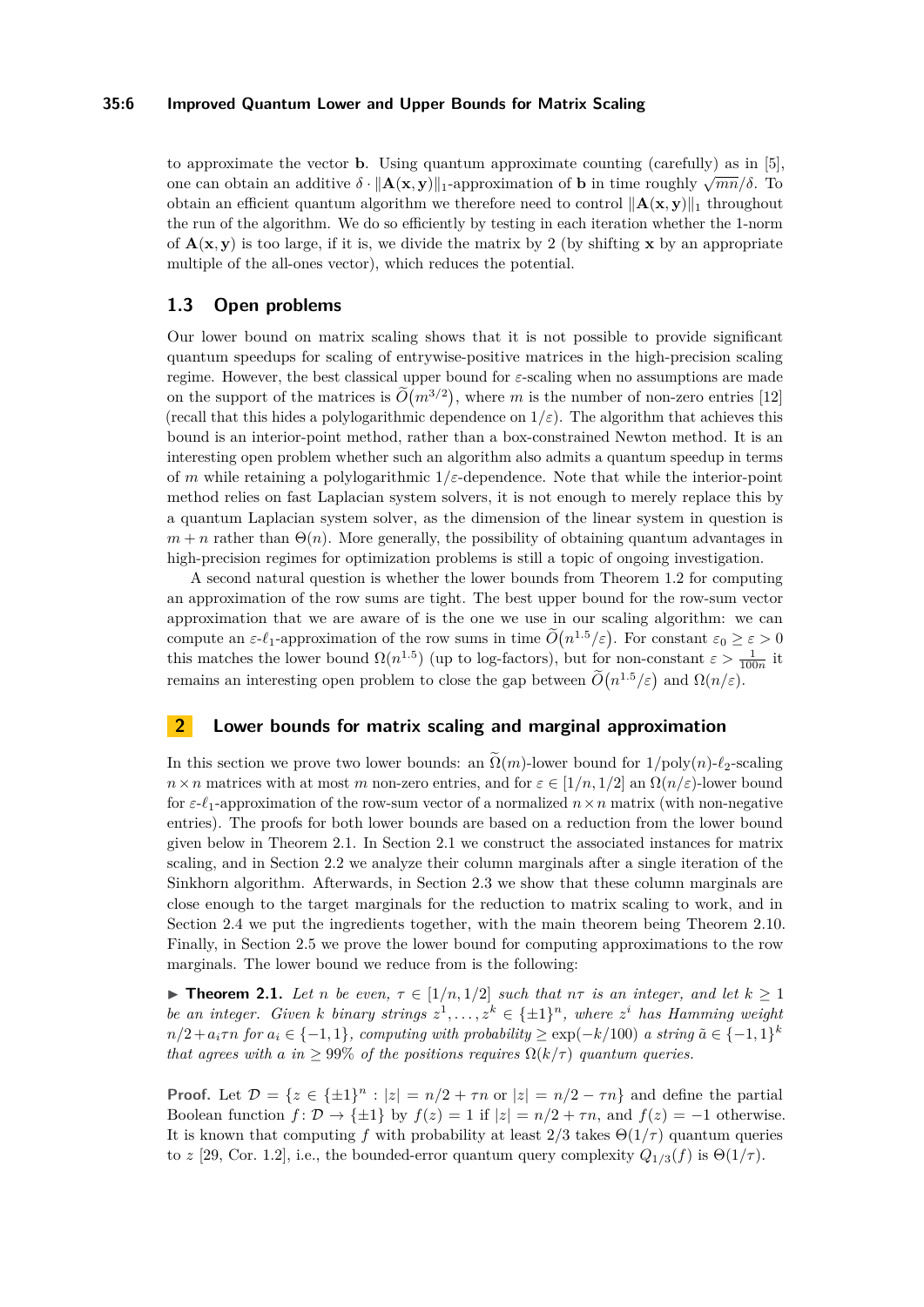We now proceed with bounding the query complexity of computing 99% of the entries of  $f^{(k)}: \mathcal{D}^k \to \{\pm 1\}^k$  defined by  $f^{(k)}(z^1,\ldots,z^k) = (f(z^1),\ldots,f(z^k)).$  We will make use of the general adversary bound  $\text{Adv}^{\pm}(f)$  [18] which is known to satisfy  $\text{Adv}^{\pm}(f) = \Theta(Q_{1/3}(f))$  [25, Thm. 1.1]. The strong direct product theorem of Lee and Roland [26, Thm. 5.5] says that for every  $0 \le \delta < 1$ ,  $\mu \in \left[\frac{1+\sqrt{\delta}}{2}, 1\right]$  and integers  $k, K$ , every quantum algorithm that outputs a bit string  $\tilde{a} \in {\pm 1}^k$ , and makes *T* quantum queries to the bit strings  $z^1, \ldots, z^k$  with  $T \leq \frac{k\delta}{K(1-\delta)}$  Adv<sup> $\pm$ </sup>(*f*) has the property that  $\tilde{a}$  agrees with  $f^{(k)}(z^1, \ldots, z^k)$ on at least a  $\mu$ -fraction of the entries with probability at most  $\exp(k(\frac{1}{K} - D(\mu \| \frac{1+\sqrt{\delta}}{2})))$ .<sup>1</sup> Here  $D(\mu || \frac{1+\sqrt{\delta}}{2})$  is the Kullback–Leibler divergence between the distributions  $(\mu, 1 - \mu)$ and  $\left(\frac{1+\sqrt{\delta}}{2}, \frac{1-\sqrt{\delta}}{2}\right)$ . For  $\mu = 0.99, \delta = 0.1$  and  $K = 3$ , one has  $\frac{1}{K} - D(\mu \| \frac{1+\sqrt{\delta}}{2}) \approx -0.03 \le$ −1*/*100. Therefore, the strong direct product theorem shows that computing 99% of the entries of  $f^{(k)}(z^1, \ldots, z^k) = a$  correctly, with success probability at least exp( $-k/100$ ), takes  $\Omega(k \text{ Adv}^{\pm}(f)) = \Omega(k Q_{1/3}(f)) = \Omega(k/\tau)$  quantum queries.

We will use this lower bound with  $k = n/2$  and  $\tau = 1/n$ . The following intuition is useful to keep in mind. For a fixed  $b \geq 2$ , define the  $2k \times n$  matrix **A** whose  $(2i - 1)$ -th row equals  $1 + z^i/b$  and whose (2*i*)-th row equals  $1 - z^i/b$ . Then **A** has the property that the row-marginals encode the Hamming weights of the  $z^i$ , and are all very close to *n*. (This implies that the first row-rescaling step of Sinkhorn's algorithm encodes the  $a_i$ .) Moreover, the column-marginals are exactly uniform. Hence, one may hope that all sufficiently precise scalings of **A** to uniform targets have scaling factors that are close to those given by the first row-rescaling step of Sinkhorn's algorithm (and hence learn most of the *ai*).

Below we formalize this approach. We show that if one randomly permutes the coordinates of each  $z^i$  (independently over *i*), then with high probability, all  $\varepsilon$ -scalings of the resulting matrix  $A^{\sigma}$  are close to the first step of Sinkhorn's algorithm; here we need to choose *b* sufficiently large  $(\sim \sqrt{\ln(n)})$  and  $\varepsilon$  sufficiently small  $(\sim \frac{1}{n^2b})$ . The section is organized as follows. In Section 2.1 we formally define our matrix scaling instances and we analyse the first row-rescaling step of Sinkhorn's algorithm. In Section 2.2 we show that after the row-rescaling step, with high probability (over the choice of permutations), the column-marginals are close to uniform. In Sections 2.3 and 2.4 we use the strong convexity of the potential *f* from Equation (1.2) to show that if the above event holds, then all approximate minimizers of *f* can be used to solve the counting problem.

### **2.1 Definition of the scaling instances and analysis of row marginals**

Let  $n \geq 4$  be even. Let  $k = n/2$  and let  $z^1, \ldots, z^k \in {\{\pm 1\}}^n$  have Hamming weight  $|z^i| = |\{j : z^i_j = 1\}| = n/2 + a_i$  for  $a_i \in {\pm 1}$ . Sample uniformly random permutations  $\sigma^1, \ldots, \sigma^k \in S_n$  and define  $w^i$  by  $w^i_j = z^i_{(\sigma^i)^{-1}(j)}$ . Let  $b \geq 2$  be some number depending on *n*, and consider the  $2k \times n$  matrix  $\mathbf{A}^{\sigma}$  whose entries are  $\mathbf{A}_{2i-1,j}^{\sigma} = 1 + \frac{w_j^i}{b}$  and  $\mathbf{A}_{2i,j}^{\sigma} = 1 - \frac{w_j^i}{b}$ . Then each column sum  $c_j(\mathbf{A}^{\sigma})$  is 2k, and the row sums of  $\mathbf{A}^{\sigma}$  are given by

$$
r_{2i-1}(\mathbf{A}^{\sigma}) = n + \frac{1}{b} \sum_{j=1}^{n} w_j^i = n + \frac{2}{b} a_i, \quad r_{2i}(A^{\sigma}) = n - \frac{2}{b} a_i.
$$

<sup>&</sup>lt;sup>1</sup> In [26] the upper bound on *T* is stated in terms of Adv<sup>\*</sup>(*F*) where  $F = (\delta_{f(x),f(y)})_{x,y \in \mathcal{D}}$  is the Gram matrix of *f*. For Boolean functions *f* one has  $\text{Adv}^*(F) = \text{Adv}^{\pm}(f)$  [25, Thm. 3.4].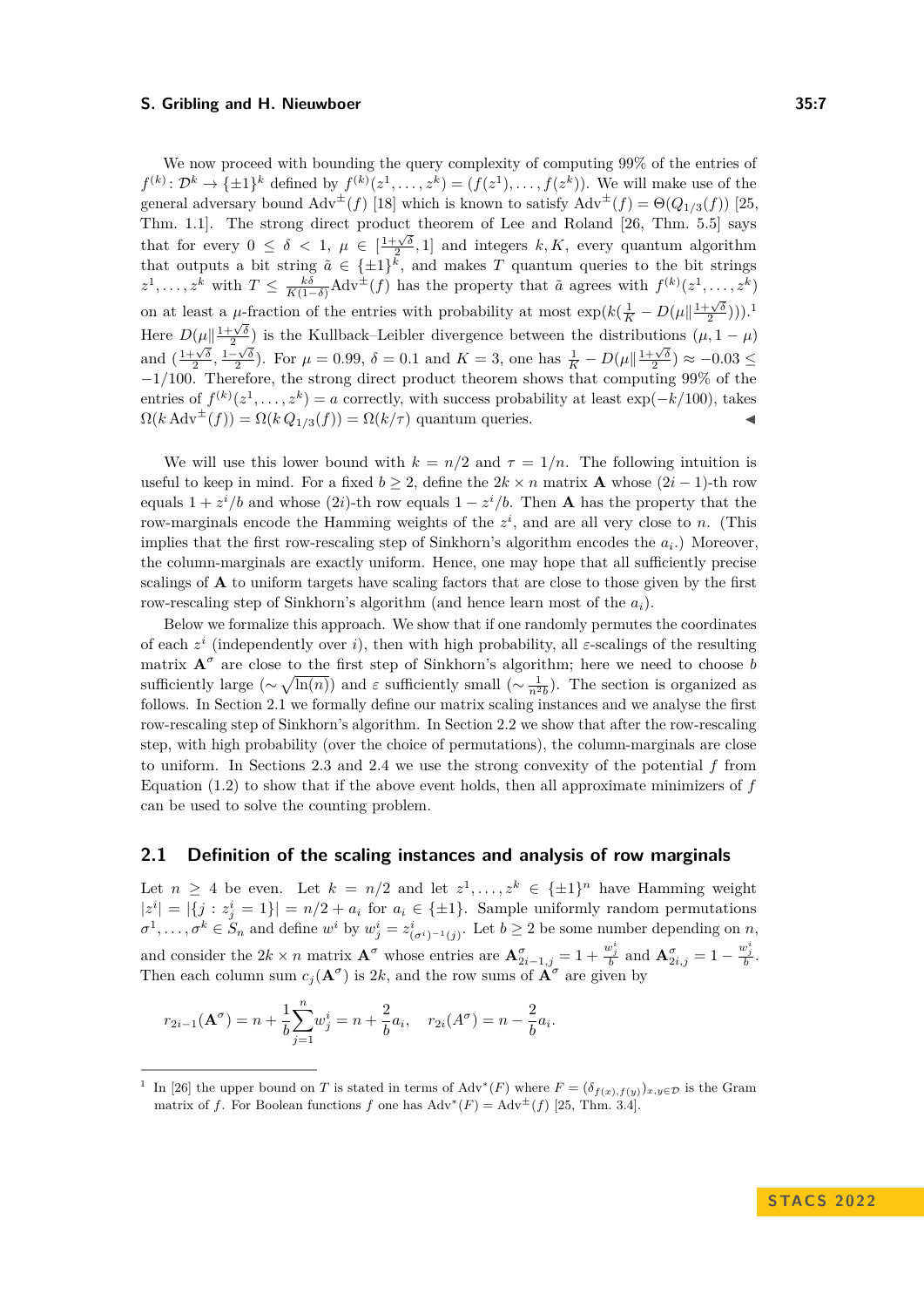Let

$$
X_{2i-1} = \frac{1}{2k} \cdot \frac{1}{n + \frac{2}{b}a_i} \text{ and } X_{2i} = \frac{1}{2k} \cdot \frac{1}{n - \frac{2}{b}a_i} \qquad \text{for all } i \in [k]
$$
 (2.1)

be the row scaling factors obtained from a single Sinkhorn step. We first observe that the difference between  $x_{2i-1} := \ln(X_{2i-1})$  and  $x_{2i} := \ln(X_{2i})$  permits to recover  $a_i$ .

▶ **Lemma 2.2.** For the specific row-scaling factors **X** for  $A^{\sigma}$  given in (2.1), for every  $i \in [k]$ *it holds that*  $|\ln(X_{2i-1}/X_{2i})| \geq \frac{4}{nb}$ , and  $\text{sign}(\ln(X_{2i}/X_{2i-1})) = a_i$ .

**Proof.** Using 
$$
nb > 2
$$
, we have  $|\ln(X_{2i-1}/X_{2i})| = \left|\ln\left(\frac{n+\frac{2}{b}}{n-\frac{2}{b}}\right)\right| = \ln\left(\frac{nb+2}{nb-2}\right) \ge \frac{4}{nb}$ .

### **2.2 Concentration of column marginals**

We record here an explicit expression for the *j*-th column marginal of  $XA^{\sigma}$  for the X from (2.1), which follows from straightforward algebraic manipulations.

$$
\blacktriangleright \textbf{Lemma 2.3.} \ \textit{We have} \ c_j(\mathbf{X}\mathbf{A}^\sigma) = \frac{1}{2k(n^2 - 4/b^2)} \left( 2kn - \frac{4}{b^2} \sum_{i=1}^k w_j^i a_i \right) \ \textit{for} \ j \in [n].
$$

We now show that with high probability (over the choice of permutations) the column marginals are close to uniform. To do so, we first compute the expectation of  $\sum_{i=1}^{k} w_j^i a_i$ (Corollary 2.5). This quantity allows us to obtain the desired concentration of the column marginals via Hoeffding's inequality (Lemma 2.6).

**Lemma 2.4.** Let  $I = \{i \in [k] : a_i = 1\}$  and  $I^c = [k] \setminus I$ . Define random variables  $W_j$ ,  $W_j^c$ by  $W_j = \sum_{i \in I} w_j^i$  and  $W_j^c = \sum_{i \in I^c} w_j^i$ . Then  $\mathbb{E}[W_j] = \frac{2|I|}{n}$  and  $\mathbb{E}[W_j^c] = -\frac{2|I^c|}{n}$  $\frac{1}{n}$ .

**Proof.** Observe that each  $w_j^i$  is 1 with probability  $\frac{1}{2} + \frac{a_i}{n}$  because  $\sigma^i$  is chosen uniformly randomly from  $S_n$ , and is  $-1$  with probability  $\frac{1}{2} - \frac{\tilde{a_i}}{n}$ . Therefore  $\mathbb{E}[w_j^i] = \frac{2a_i}{n}$ . By linearity of expectation, the result follows.

► Corollary 2.5. We have 
$$
\mathbb{E}\left[\sum_{i=1}^{k} w_j^i a_i\right] = \mathbb{E}[W_j] - \mathbb{E}[W_j^c] = \frac{2(|I| + |I^c|)}{n} = \frac{2k}{n}
$$
.

▶ **Lemma 2.6.** *For t* ≥ 0 *and j* ∈ [*n*]*, with probability at least* 1 − 2*e* −*t* <sup>2</sup>*/*2 *, we have*  $\left| c_j(\mathbf{X}\mathbf{A}^\sigma)-\frac{1}{n}\right| = O\left(\frac{t}{b^2n^2}\right)$  $rac{t}{b^2n^2\sqrt{k}}$ *.*

**Proof.** One can verify that  $|c_j(\mathbf{X}\mathbf{A}^\sigma) - \frac{1}{n}| = \frac{4}{2kn(n^2-4/b^2)b^2} |2k - n\sum_{i=1}^k w_j^i a_i|$ . For fixed j and distinct  $i, i' \in [k]$ ,  $w_j^i$  and  $w_j^{i'}$  are independently distributed random variables because  $\sigma^i$ and  $\sigma^{i'}$  are independent. Therefore,  $V_j := W_j - W_j^c = \sum_{i=1}^k w_j^i a_i$  is a sum of *k* independent random variables, with each  $a_i w_j^i \in [-1,1]$ , and Hoeffding's inequality yields for any  $t \ge 0$ that  $Pr[|V_j - \mathbb{E}[V_j]| \ge t \cdot \sqrt{k}] \le 2 \exp(-t^2/2)$ . Assuming that  $|V_j - \mathbb{E}[V_j]| \le t\sqrt{k}$ , we have  $\left| 2k - n \sum_{i=1}^k a_i w_j^i \right| = n|\mathbb{E}[V_j] - V_j| \le nt\sqrt{k}$ . With this estimate, we see that

$$
\left| c_j (\mathbf{X} \mathbf{A}^{\sigma}) - \frac{1}{n} \right| \le \frac{4}{2kn(n^2 - 4/b^2)b^2} \cdot nt\sqrt{k} = \frac{2t}{b^2(n^2 - 4/b^2)\sqrt{k}}.
$$

► **Corollary 2.7.** For any  $t \ge 0$ , with probability  $\ge 1 - 2ne^{-t^2/2}$ , we have  $||c(\mathbf{XA}^{\sigma}) - \frac{1}{n}||_2 \le$  $\sqrt{n}t$  $\frac{2\sqrt{n}t}{b^2(n^2-4/b^2)\sqrt{k}} = O\left(\frac{t}{b^2n^2}\right)$ .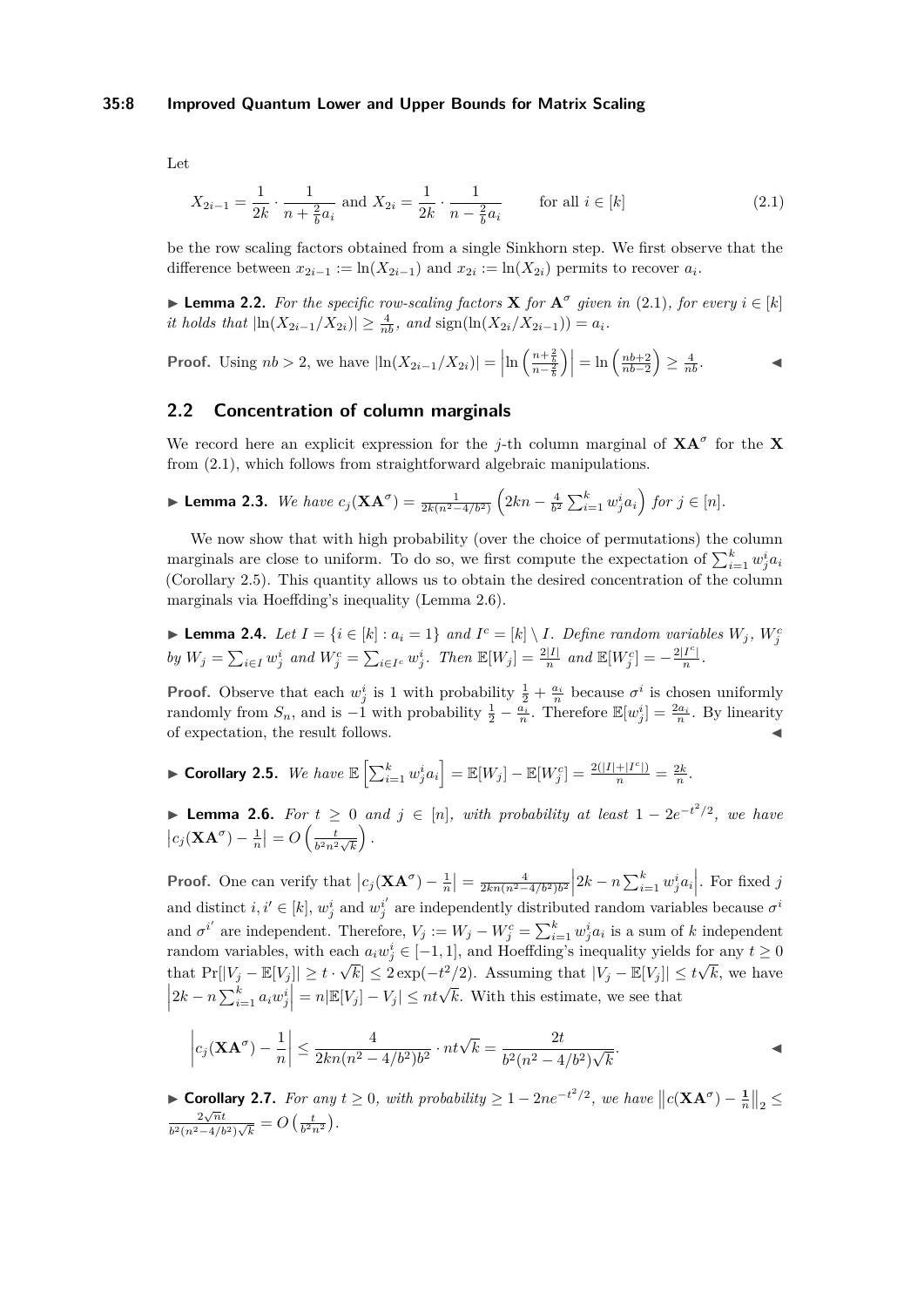### **2.3 Strong convexity properties of the potential**

For a *λ*-strongly convex function *f*, the set  $\{z : ||\nabla f(z)||_2 \leq \varepsilon\}$  has a diameter that is bounded by a function of  $\lambda$  (we make this well-known fact precise in Lemma A.4). We show that our potential is strongly convex when viewed as a function from (a suitable subset of) the linear subspace  $V = \{(\mathbf{x}, \mathbf{y}) \in \mathbb{R}^n \times \mathbb{R}^n : \langle (\mathbf{x}, \mathbf{y}), (\mathbf{1}_n, -\mathbf{1}_n) \rangle = 0\}$  to R (note that f is invariant under translation by multiples of  $(1_n, -1_n)$ ). We use this to prove the following lemma, which shows that whenever  $\nabla f(\mathbf{x}, \mathbf{y})$  is small,  $(\mathbf{x}, \mathbf{y})$  is close to the minimizer of *f* on *V*. It is easy to verify that Corollary 2.7 in fact gives an upper bound on the  $\ell_2$ -norm of the gradient at  $(\ln(X), 0)$  (with **X** as in (2.1)). This implies that  $(\ln(X), 0)$  is close to the minimizer of  $f$  on  $V$ , and by the triangle inequality, is also close to any other  $(\mathbf{x}, \mathbf{y})$  for which  $\|\nabla f(\mathbf{x}, \mathbf{y})\|_2$  is small. The full proof is given in Appendix A.

▶ **Lemma 2.8.** *Let*  $f: V \subset \mathbb{R}^n \times \mathbb{R}^n \to \mathbb{R}$  *be the standard potential for the matrix*  $\mathbf{A}^\sigma$ *, where V is the orthogonal complement of*  $(1_n, -1_n)$ *. Then for every*  $(\mathbf{x}, \mathbf{y}) \in V$  *and*  $\delta \in (0, 1)$ *, if*  $\|\nabla f(\mathbf{x}, \mathbf{y})\|_2 \leq \frac{\delta}{27ne^2}, \text{ then } \|(\mathbf{x}, \mathbf{y}) - (\mathbf{x}^*, \mathbf{y}^*)\|_{\infty} \leq \delta.$ 

### **2.4 Concluding the lower bound for matrix scaling**

Let  $(\bar{\mathbf{x}}, \bar{\mathbf{y}}) \in V$  be the unique vector such that  $(\bar{\mathbf{x}}, \bar{\mathbf{y}}) - (\mathbf{x}, \mathbf{y})$  is a multiple of  $(\mathbf{1}_n, -\mathbf{1}_n)$ , where  $(\mathbf{x}, \mathbf{y})$  are the scaling vectors of the first step of Sinkhorn. By choosing t and b appropriately we obtain, with high probability over the choice of permutations, a bound on the distance between  $(\bar{\mathbf{x}}, \bar{\mathbf{y}})$  and the unique scaling vectors  $(\mathbf{x}^*, \mathbf{y}^*) \in V$  of an exact scaling of  $\mathbf{A}^{\sigma}$ . This allows us to conclude that, with high probability, all sufficiently precise scalings of  $A^{\sigma}$  encode the Hamming weights *a<sup>i</sup>* .

▶ **Corollary 2.9.** *There exists a constant*  $C > 0$  *such that for*  $b = C \sqrt{ }$ ln *n the following holds. With probability*  $> 2/3$  *(over the choice of*  $\sigma$ *) we have for the exact scaling vectors*  $(\mathbf{x}^*, \mathbf{y}^*) \in V$  *of*  $\mathbf{A}^{\sigma}$  *that*  $a_i = \text{sign}(x_{2i}^* - x_{2i-1}^*)$  *for all i. Furthermore, there exists a* constant  $C' > 0$  such that for any  $(x', y')$  that yield a  $(C'/n^2b)$ - $\ell_2$ -scaling of  $A^{\sigma}$ ,  $a_i$  can be *recovered from*  $x'$  *as*  $a_i = \text{sign}(x_{2i} - x_{2i-1}) = \text{sign}(x'_{2i} - x'_{2i-1})$ *.* 

**Proof.** Applying Corollary 2.7 with  $t = 10\sqrt{\ln n}$  shows that with probability at least 2/3 we have  $\|\nabla f(\bar{\mathbf{x}}, \bar{\mathbf{y}})\|_2 = \|\nabla f(\mathbf{x}, \mathbf{y})\|_2 = \frac{t}{b}$ 2 √ *n*  $\frac{2\sqrt{n}}{b(n^2-4/b^2)\sqrt{k}}$ . Hence, there exists a constant *C* > 0 such that for  $b = Ct$  we have  $\|\nabla f(\bar{\mathbf{x}}, \bar{\mathbf{y}})\|_2 \leq \frac{1}{nb} \frac{1}{27ne^2}$ . Lemma 2.8 then implies that  $||(\bar{x}, \bar{y}) - (\mathbf{x}^*, \mathbf{y}^*)||_{\infty} \leq \frac{1}{nb}$  and hence  $|(x_{2i-1}^* - x_{2i}^*) - (x_{2i-1} - x_{2i})| \leq \frac{2}{nb}$ . Together with Lemma 2.2 (which shows that  $|x_{2i-1} - x_{2i}| \geq \frac{4}{nb}$ ) this means that  $a_i = \text{sign}(x_{2i}^* - x_{2i-1}^*)$ . Moreover,  $|x_{2i-1}^* - x_{2i}^*| \geq \frac{2}{nb}$ .

Now consider approximate scalings of  $A^{\sigma}$ . Without loss of generality we may assume that the  $(x', y')$  that yield a  $\left(\frac{1}{2nb}\frac{1}{27ne^2}\right)$ - $\ell_2$ -scaling of  $\mathbf{A}^{\sigma}$  belong to *V* (otherwise we shift it by an appropriate multiple of  $(1_n, -1_n)$ ). Then, again due to Lemma 2.8, we obtain that  $\|(x',y')-(x^*,y^*)\|_{\infty} \leq \frac{1}{2nb} \leq \frac{1}{4}|x_{2i-1}^*-x_{2i}^*|$  and hence  $|(x_{2i-1}'-x_{2i}')-(x_{2i-1}^*-x_{2i}^*)| \leq$  $\frac{1}{2}|x_{2i-1}^* - x_{2i}^*|$  which means that  $\text{sign}(x_{2i}^* - x_{2i-1}^*) = \text{sign}(x_{2i-1}^* - x_{2i}^*) = a_i$ .

▶ **Theorem 2.10.** *There exists a constant*  $C > 0$  *such that any matrix scaling algorithm that,* with probability  $\geq \frac{3}{2} \exp(-n/100)$ , finds scalings for  $n \times n$ -matrices with  $\ell_2$ -error  $C/(n^2 \sqrt{\ln n})$ *must make at least*  $\Omega(n^2)$  *queries to the matrix. This even holds for uniform targets and entrywise-positive matrices with smallest entry*  $\Omega(1/n^2)$ *.* 

**Proof.** We construct a set of hard instances as in Section 2.1. Let  $n \geq 4$  be even. Let  $k = n/2$  and let  $z^1, \ldots, z^k \in {\{\pm 1\}}^n$  have Hamming weight  $|z^i| = |\{j : z^i_j = 1\}| = n/2 + a_i$  for  $a_i \in {\pm 1}$ . By Theorem 2.1, finding at least 99% of the  $a_i$ 's with probability  $\geq \exp(-n/100)$ takes  $\Omega(n^2)$ -queries to the  $z_j^i$ . One can recover the  $a_i$ 's with probability  $\geq 2/3$  as follows.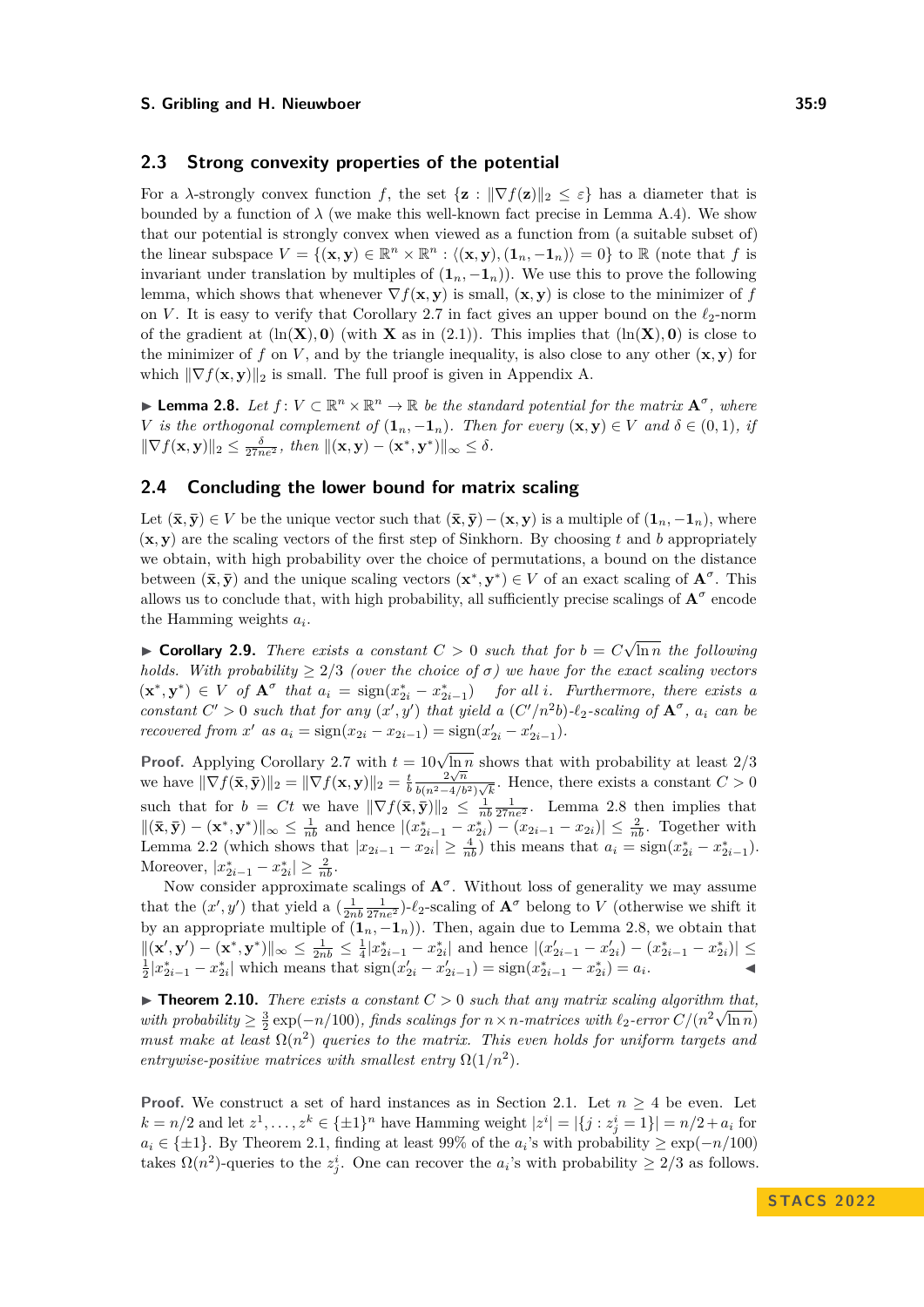### **35:10 Improved Quantum Lower and Upper Bounds for Matrix Scaling**

First, sample the  $\sigma^1, \ldots, \sigma^{n/2}$  uniformly from  $S_n$ . A single query to  $\mathbf{A}^{\sigma}$  takes a single query to some  $w^i$ , which takes a single query to  $z^i$ . Using Corollary 2.9, there exists a constant  $C > 0$ such that, with probability  $\geq 2/3$ , any scaling of  $\mathbf{A}^{\sigma}$  with  $\ell_2$ -error  $C/(n^2\sqrt{\ln n})$  recovers *all a<sup>i</sup>* 's. Therefore any matrix scaling algorithm finding such a scaling with probability  $\geq \exp(-n/100)$  allows us to find all *a<sub>i</sub>*'s with probability  $\geq \exp(-n/100)$ .

 $\triangleright$  **Corollary 2.11.** *There exist constants*  $C_0, C_1 > 0$  *such that every matrix scaling algorithm that, with probability*  $\geq \exp(-C_0 n / \ln(n))$ *, finds scalings for*  $n \times n$ *-matrices with at most m*  $n$ on-zero entries and  $\ell_2$ -error  $C_1/(m\sqrt{\ln(m/n)})$  *must make at least*  $\widetilde{\Omega}(m)$  *queries. This even holds for uniform targets and matrices with smallest non-zero entry*  $\Omega(1/m)$ *.* 

### **2.5 Lower bound for computing the row marginals**

In Theorem 2.12 we show that computing an *ε*-*ℓ*1-approximation of the row (or column marginals) of an entrywise-positive  $n \times n$  matrix takes  $\Omega(n/\varepsilon)$  queries to its entries (for  $\varepsilon = \Omega(1/n)$ . As a consequence, the same holds for computing an approximation of the gradient of common (convex) potential functions used for matrix scaling – among which is the potential we use in Section 3 – takes as many queries. Although the bound does not imply that testing whether a matrix is  $\varepsilon$ - $\ell_1$ -scaled takes at least  $\Omega(n/\varepsilon)$  queries, it gives reasonable evidence that this should be the case. The proof can be found in the full version [17].

**► Theorem 2.12.** Let  $\tau \in [1/n, 1/2]$ *. Suppose we have a quantum algorithm that, given query access to a positive*  $n \times n$  *matrix* **A** *with row-sums*  $\mathbf{r} = (r_1, \ldots, r_n)$  *and column-sums*  $\mathbf{c} = (1/n, \ldots, 1/n)$ , outputs (with probability  $\geq \exp(-n/100)$ ) a vector  $\tilde{\mathbf{r}} \in \mathbb{R}_+^n$  such that  $\|\tilde{\mathbf{r}} - \mathbf{r}\|_1 < \tau/100$ . Then this algorithm uses  $\Omega(n/\tau)$  queries.

### **3 Quantum box-constrained Newton method for matrix scaling**

In this section, we show how to obtain a quantum speedup based on the box-constrained Newton method for matrix scaling from [12], with the main result being Theorem 3.13, and its consequences for matrix scaling given in Corollaries 3.14 and 3.15. We first recall some of the concepts that are used in the algorithm, including the definition of second-order robust convex functions, the notion of a *k*-oracle, and a theorem regarding efficient (classical) implementation of a *k*-oracle for the class of symmetric diagonally-dominant matrices with non-positive off-diagonal entries. We then show that for a second-order robust function  $g: \mathbb{R}^n \to \mathbb{R}$  and a given  $\mathbf{x} \in \mathbb{R}^n$  such that the sublevel set  $\{\mathbf{x}' : g(\mathbf{x}') \leq g(\mathbf{x})\}$  is bounded, one can use a *k*-oracle and approximations to the gradient and Hessian of *g* to find a vector **x**<sup>'</sup> such that the potential gap  $g(\mathbf{x}') - g(\mathbf{x}^*)$  is smaller than  $g(\mathbf{x}) - g(\mathbf{x}^*)$  where  $\mathbf{x}^*$  is a minimizer of *g*. This result extends [12, Thm. 3.4] to a setting where one can only obtain rough approximations of the gradient and Hessian of *g*. We then show that this applies to a regularized version  $\tilde{f}$  of the potential f discussed in the introduction; to approximate the Hessian of  $\tilde{f}$ , we use a quantum algorithm for graph sparsification, whereas we approximate the gradient of  $\hat{f}$  using quantum approximate summing. One challenge is that the quality of the gradient approximation is directly related to the 1-norm of the matrix  $\mathbf{A}(\mathbf{x}, \mathbf{y})$ , so we must control this throughout the algorithm, which we achieve by manually shifting **x** when the norm becomes too large, and showing that this does not increase the regularized potential under suitable circumstances.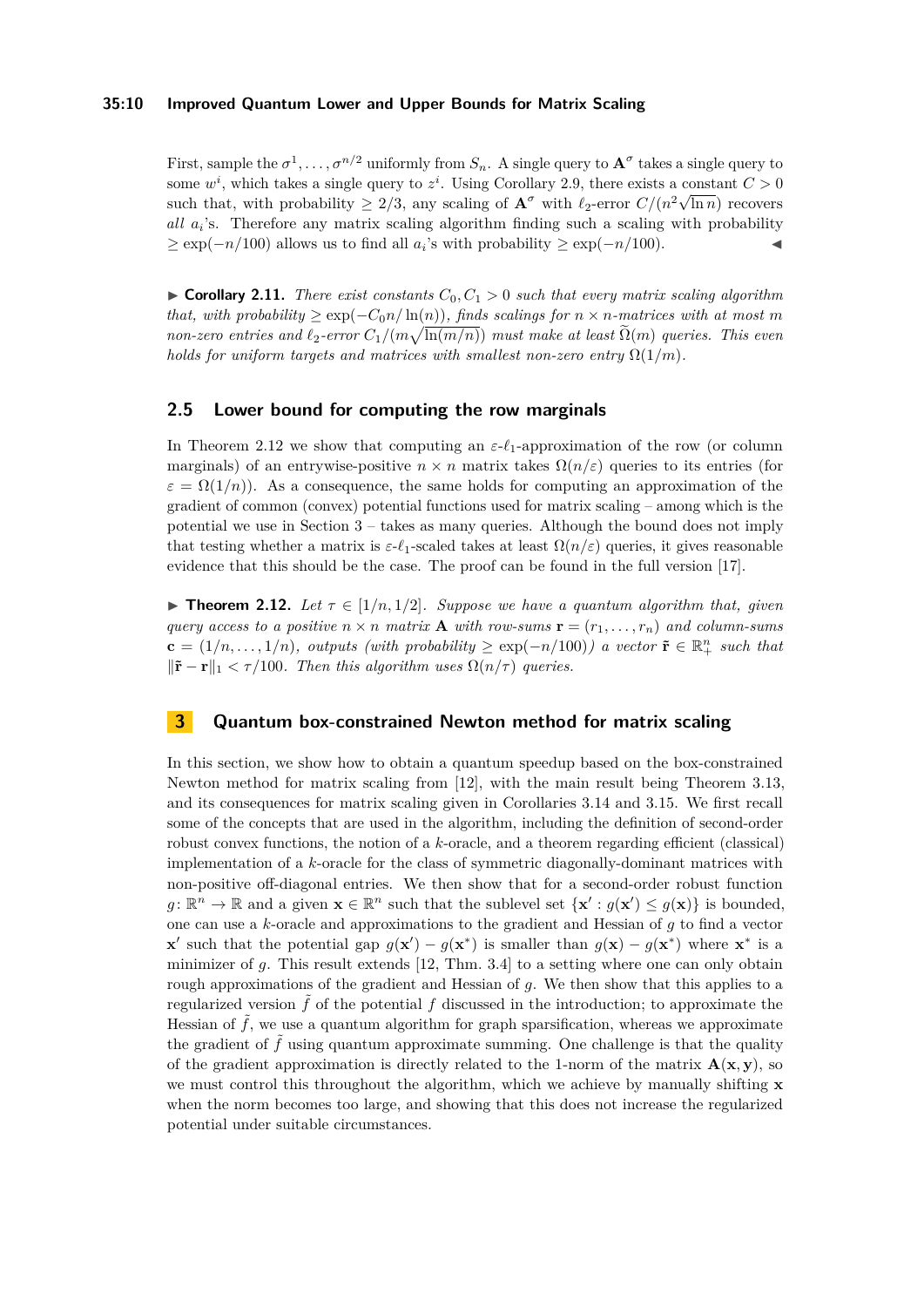#### **3.1 Minimizing second-order robust convex functions**

In what follows we will minimize a convex function (potential) that satisfies a certain regularity condition: its Hessian can be approximated well on an infinity-norm ball.

▶ **Definition 3.1** ([12, Def. 3.1]). *A convex function*  $g: \mathbb{R}^n \to \mathbb{R}$  *is called second-order robust* with respect to  $\ell_{\infty}$  if for any  $\mathbf{x}, \mathbf{y} \in \mathbb{R}^n$  with  $\|\mathbf{x} - \mathbf{y}\|_{\infty} \leq 1$ ,  $\frac{1}{e^2} \nabla^2 g(\mathbf{x}) \preceq \nabla^2 g(\mathbf{y}) \preceq e^2 \nabla^2 g(\mathbf{x})$ .

This implies that the local quadratic approximation to *g* has a good quality on a small  $\ell_{\infty}$ -norm ball. It is therefore natural to consider the problem of minimizing a convex quadratic function over an  $\ell_{\infty}$ -norm ball. We will use the following notion.

▶ **Definition 3.2** (*k*-oracle)**.** *An algorithm* A *is called a k*-oracle *for a class of matrices*  $\mathcal{M} \subseteq \mathbb{R}^{n \times n}$  *if for input*  $(\mathbf{H}, \mathbf{b})$  *with*  $\mathbf{H} \in \mathcal{M}$ ,  $\mathbf{b} \in \mathbb{R}^n$ , *it returns a vector*  $\mathbf{x} \in \mathbb{R}^n$  *such that*  $||x||_{\infty} \leq k$  and  $\frac{1}{2}\mathbf{x}^T \mathbf{H} \mathbf{x} + \langle \mathbf{b}, \mathbf{x} \rangle \leq \frac{1}{2} \cdot \min_{\|\mathbf{z}\|_{\infty} \leq 1} (\frac{1}{2}\mathbf{z}^T \mathbf{H} \mathbf{z} + \langle \mathbf{b}, \mathbf{z} \rangle).$ 

▶ **Definition 3.3** (SDD matrix). *A matrix*  $\mathbf{A} \in \mathbb{R}^{n \times n}$  *is called* symmetric diagonally-dominant *if it is symmetric, and for every*  $i \in [n]$ *, one has*  $A_{ii} \ge \sum_{j \ne i} |A_{ij}|$ *.* 

In [12] it is shown how to efficiently implement an  $O(\log(n))$ -oracle for the class of SDD matrices **H** whose off-diagonal entries are non-positive. Their algorithm uses an efficient construction of a *vertex sparsifier chain* of **H** due to [27, 24].

▶ **Theorem 3.4** ([12, Thm. 5.11]). *Given a classical description of an SDD matrix*  $\mathbf{H} \in \mathbb{R}^{n \times n}$ *with*  $\widetilde{O}(m)$  *non-zero entries, such that*  $H_{i,j} \leq 0$  *for*  $i \neq j$ *, and a classical vector*  $\mathbf{b} \in \mathbb{R}^n$ *, we can find in time*  $\widetilde{O}(m)$  *a vector*  $\mathbf{x} \in \mathbb{R}^n$  *such that*  $\|\mathbf{x}\|_{\infty} = O(\log n)$  *and* 

$$
\frac{1}{2}\mathbf{x}^T \mathbf{H} \mathbf{x} + \langle \mathbf{b}, \mathbf{x} \rangle \le \frac{1}{2} \cdot \min_{\|\mathbf{z}\|_{\infty} \le 1} (\frac{1}{2}\mathbf{z}^T \mathbf{H} \mathbf{z} + \langle \mathbf{b}, \mathbf{z} \rangle).
$$

A *k*-oracle A gives rise to an iterative method for minimizing a second-order robust function *g*: starting from  $x_0 \in \mathbb{R}^n$ , we define a sequence  $\mathbf{x}^{(0)}, \mathbf{x}^{(1)}, \mathbf{x}^{(2)}, \dots$  by

$$
\mathbf{x}^{(i+1)} = \mathbf{x}^{(i)} + \frac{1}{k}\Delta_i, \quad \Delta_i = \mathcal{A}\left(\frac{e^2}{k^2}\mathbf{H}_i, \frac{1}{k}\mathbf{b}_i\right)
$$

where  $\mathbf{H}_i$  is an approximate Hessian at  $\mathbf{x}^{(i)}$ , and  $\mathbf{b}_i$  is an approximate gradient at  $\mathbf{x}^{(i)}$ . The following theorem, which is an adaptation of [12, Thm. 3.4], upper bounds the progress made in each iteration. We defer its proof to Appendix B.

▶ **Theorem 3.5.** *Let*  $g: \mathbb{R}^n \to \mathbb{R}$  *be a second-order robust function with respect to*  $\ell_{\infty}$ *, let*  $\mathbf{x} \in \mathbb{R}^n$  *be a starting point, and suppose*  $\mathbf{x}^*$  *is a minimizer of g. Assume that we are given* 1. *a vector*  $\mathbf{b} \in \mathbb{R}^n$  *such that*  $\|\mathbf{b} - \nabla g(\mathbf{x})\|_1 \le \delta$ ,

**2.** *two SDD matrices* **H***<sup>m</sup> and* **H***<sup>a</sup> with non-positive off-diagonal entries, such that there exists*  $\delta_a \geq 0$  *and symmetric*  $\mathbf{H}'_m$  *and*  $\mathbf{H}'_a$  *satisfying*  $\nabla^2 g(\mathbf{x}) = \mathbf{H}'_m + \mathbf{H}'_a$  *and*  $\frac{2}{3}\mathbf{H}_m \preceq$  $\mathbf{H}'_m \preceq \frac{4}{3} \mathbf{H}_m, \quad \|\mathbf{H}_a - \mathbf{H}'_a\|_1 \le \delta_a.$ 

Let  $k = O(\log n)$  be such that there exists a *k*-oracle A for the class of SDD-matrices *with non-positive off-diagonal entries (cf. Theorem 3.4). Then for*  $\mathbf{H} = \mathbf{H}_m + \mathbf{H}_a$  and  $\Delta = \mathcal{A}\left(\frac{4e^2}{3k^2}\mathbf{H}, \frac{1}{k}\mathbf{b}\right)$ , the vector  $\mathbf{x}' = \mathbf{x} + \frac{1}{k}\Delta$  satisfies

$$
g(\mathbf{x}') - g(\mathbf{x}^*) \le \left(1 - \frac{1}{4e^4 \max(kR_\infty, 1)}\right) (g(\mathbf{x}) - g(\mathbf{x}^*)) + \frac{e^2 \delta_a}{k^2} + \frac{3}{2}\delta,
$$

*where*  $R_{\infty}$  *is the*  $\ell_{\infty}$ *-radius of the sublevel set*  $\{x': g(x') \leq g(x)\}\$  *about* **x***.*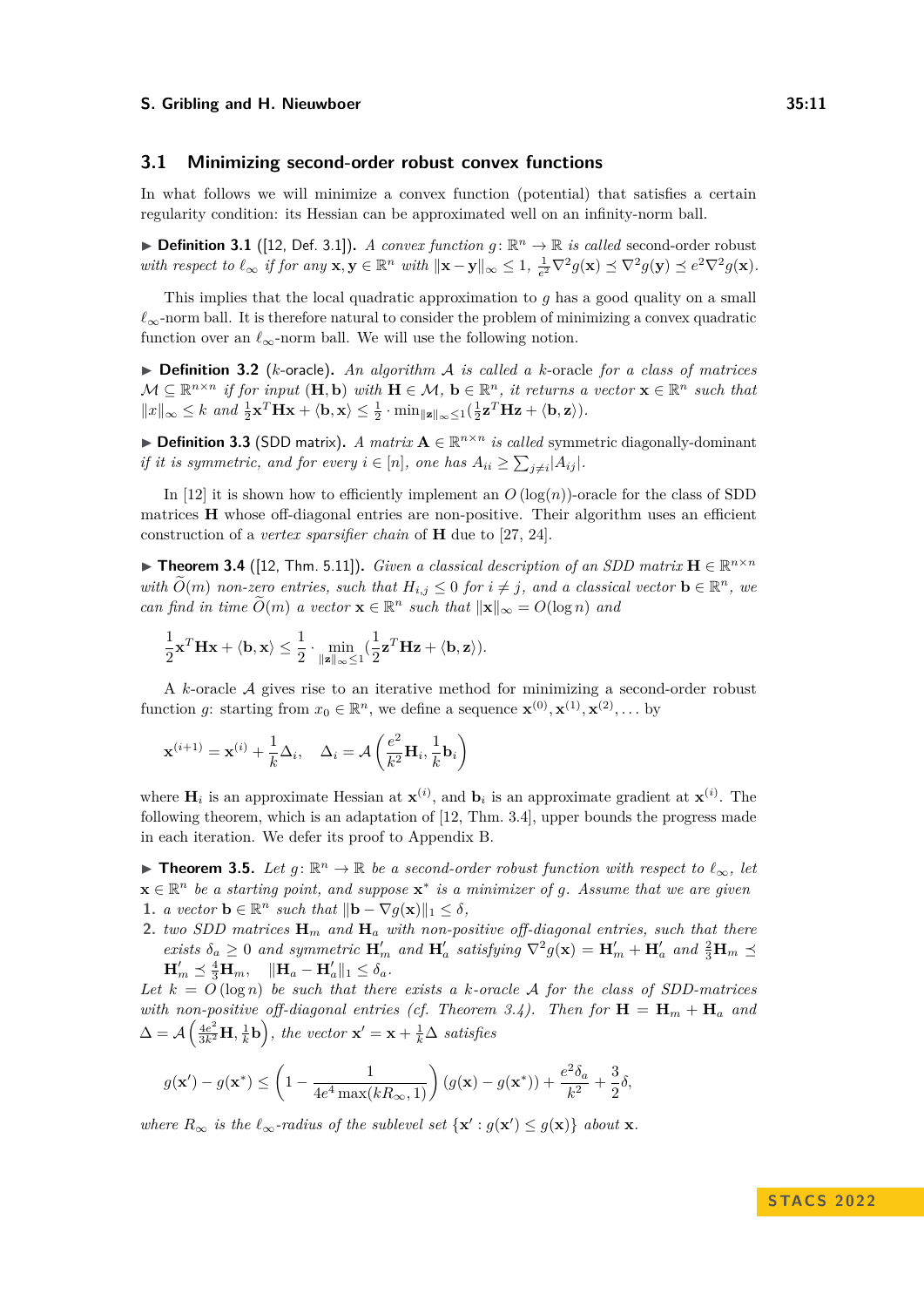### **3.2 A second-order robust potential for matrix scaling and its properties**

Given a sparse matrix  $\mathbf{A} \in \mathbb{R}_{\geq 0}^{n \times n}$ , a desired error  $\varepsilon > 0$ , and some number  $B > 0$ , we consider the regularized potential function  $\tilde{f}(x, y)$  given by

$$
\tilde{f}(\mathbf{x}, \mathbf{y}) = f(\mathbf{x}, \mathbf{y}) + \frac{\varepsilon^2}{ne^B} \left( \sum_i (e^{x_i} + e^{-x_i}) + \sum_j (e^{y_j} + e^{-y_j}) \right),
$$

where  $f$  is the commonly-used potential function from Equation  $(1.2)$ . In [12], the same regularization term is used, but with a different weight (since they aim for *ℓ*2-scaling and we aim for  $\ell_1$ -scaling). The following is an adaptation of [12, Lem. 4.10], see Appendix B.2.

▶ **Lemma 3.6.** *Assume* **A** *is asymptotically scalable, with* ∥**A**∥<sup>1</sup> ≤ 1*, and µ >* 0 *its smallest non-zero entry.* Let  $B > 0$  and  $\varepsilon > 0$  be given. Then the regularized potential  $\tilde{f}$  satisfies the *following properties:*

- **1.**  $\tilde{f}$  *is second-order robust with respect to*  $\ell_{\infty}$ *, and its Hessian is SDD;*
- **2.** *we have*  $f(\mathbf{z}) \leq \tilde{f}(\mathbf{z})$  *for any*  $\mathbf{z} = (\mathbf{x}, \mathbf{y})$ *,*
- **3.** *for all* **z** *such that*  $\tilde{f}(\mathbf{z}) \leq \tilde{f}(\mathbf{0})$ *, we have*  $\|\mathbf{z}\|_{\infty} \leq B + \ln(4n + (n \ln(1/\mu)/\varepsilon^2))$ *, and*
- 4. for any  $\mathbf{z}_{\varepsilon}$  such that  $f(\mathbf{z}_{\varepsilon}) \leq f^* + \varepsilon^2$  and  $\|\mathbf{z}_{\varepsilon}\|_{\infty} \leq B$ , one has  $\tilde{f}(\mathbf{z}_{\varepsilon}) \leq f^* + 5\varepsilon^2$ . In *particular, if such a*  $\mathbf{z}_{\varepsilon}$  *exists, then*  $|f^* - \tilde{f}^*| \leq 5\varepsilon^2$ *.*

In order to use Theorem 3.5 to minimize *f*, we need to show how to approximate both the gradient and Hessian of  $\tilde{f}$ . We first consider the Hessian of  $\tilde{f}$ , which can be written as the sum of the Hessian of *f* and the Hessian of the regularizer  $\tilde{f} - f$ . We have

$$
\nabla^2 f(\mathbf{x}, \mathbf{y}) = \begin{bmatrix} \text{diag}(\mathbf{r}(\mathbf{A}(\mathbf{x}, \mathbf{y}))) & \mathbf{A}(\mathbf{x}, \mathbf{y}) \\ \mathbf{A}(\mathbf{x}, \mathbf{y})^T & \text{diag}(\mathbf{c}(\mathbf{A}(\mathbf{x}, \mathbf{y}))) \end{bmatrix},
$$

$$
\nabla^2 (\tilde{f} - f)(\mathbf{x}, \mathbf{y}) = \frac{\varepsilon^2}{ne^B} \begin{bmatrix} \text{diag}(e^{\mathbf{x}} + e^{-\mathbf{x}}) & \mathbf{0} \\ \mathbf{0} & \text{diag}(e^{\mathbf{y}} + e^{-\mathbf{y}}) \end{bmatrix}.
$$
(3.1)

Note that computing  $\nabla^2 \tilde{f}(\mathbf{x}, \mathbf{y})$  up to high precision can be done using  $\tilde{O}(m)$  classical queries to **A**, **x**, and **y**. Below we show how to obtain a sparse approximation of  $\nabla^2 \tilde{f}(\mathbf{x}, \mathbf{v})$ queries to  $\vec{A}$ ,  $\vec{A}$ , and  $\vec{y}$ . Below we show now to obtain a sparse approximation of  $\vec{v}$   $f(\vec{A}, \vec{y})$  using only  $\tilde{O}(\sqrt{mn})$  quantum queries. We will do so in the sense of condition (2) of Theorem 3.5 where we take  $\mathbf{H}'_m$  to be a (high-precision) additive approximation of  $\nabla^2 f(\mathbf{x}, \mathbf{y})$ , and  $\mathbf{H}'_a = \nabla^2 \tilde{f}(\mathbf{x}, \mathbf{y}) - \mathbf{H}'_m$ .

We first obtain a multiplicative spectral approximation of (a high-precision additive approximation of)  $\nabla^2 f(\mathbf{x}, \mathbf{y})$ . In order to do so we use its structure: it is similar to a Laplacian matrix. This allows us to use the recent quantum Laplacian sparsifier of Apers and de Wolf [6]. For a full proof, carefully keeping track of the bit-complexity, we refer to the full version [17].

▶ **Lemma 3.7.** *Given quantum query access to* **x***,* **y** *and sparse quantum query access to* **A***, such that*  $||A(\mathbf{x}, \mathbf{y})||_1 \leq C$ *, we can compute an SDD matrix*  $\mathbf{H}_m$  *with*  $\tilde{O}(n)$  *non-zero entries, each off-diagonal entry non-negative, such that there exist symmetric*  $\mathbf{H}'_m$  and  $\mathbf{H}'_{a,f}$ satisfying  $\mathbf{H}'_m + \mathbf{H}'_{a,f} = \nabla^2 f(\mathbf{x}, \mathbf{y})$ , and  $0.9\mathbf{H}_m \preceq \mathbf{H}'_m \preceq 1.1\mathbf{H}_m$ ,  $\|\mathbf{H}'_{a,f}\|_1 \leq \delta_a$ , in time  $\widetilde{O}(\sqrt{mn} \operatorname{polylog}(C/\delta_a)).$ 

Similarly, we can efficiently compute an additive approximation of the Hessian of the regularization term  $\tilde{f} - f$  as long as **x** and **y** have  $\ell_{\infty}$ -norm not much larger than *B*, using the expression given in Equation (3.1).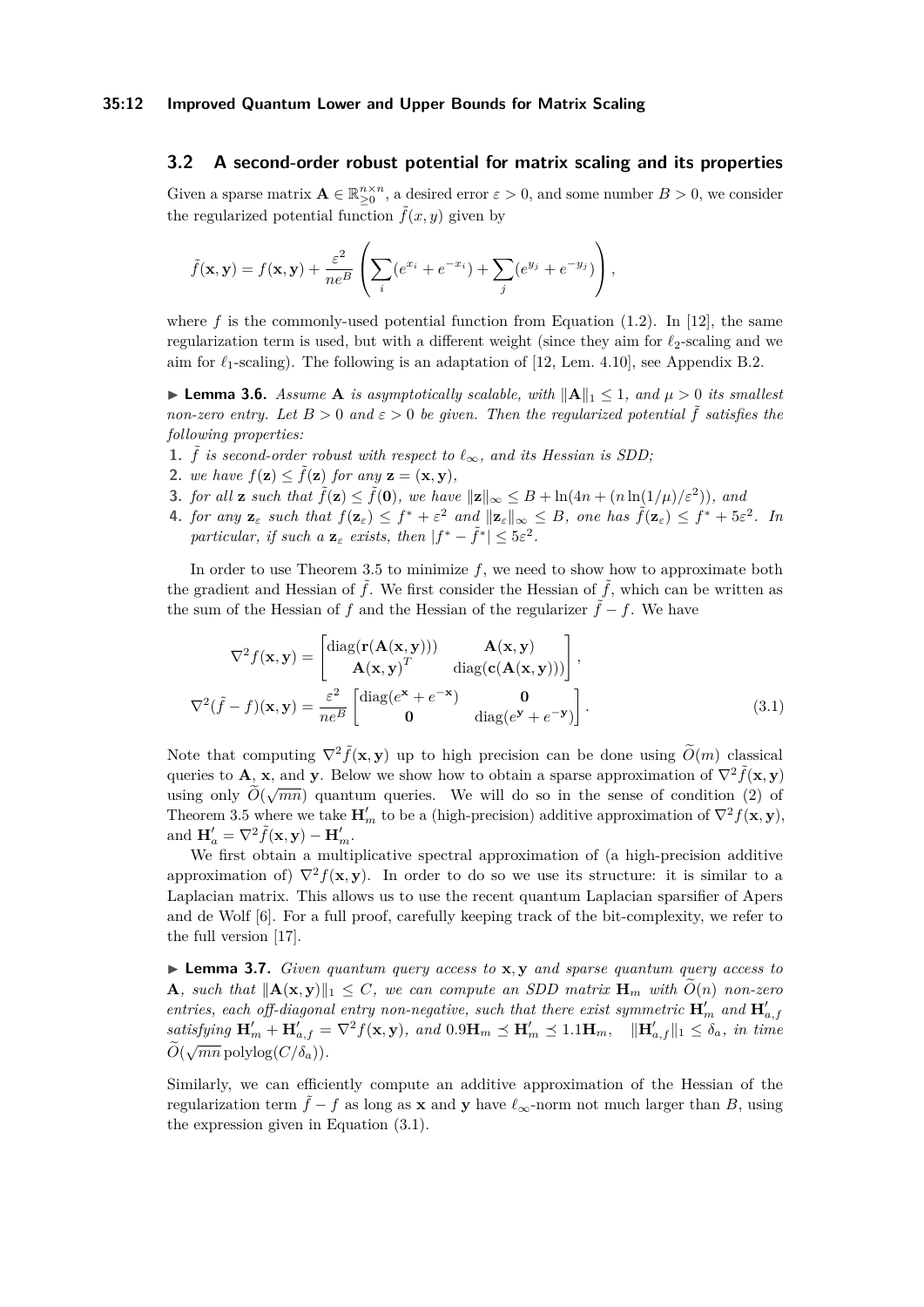▶ **Lemma 3.8.** *Given quantum query access to* **x**, **y** *with*  $\|\mathbf{x}\|_{\infty}$ ,  $\|\mathbf{y}\|_{\infty} \leq B + \ln(4n + 1)$  $(n \ln(1/\mu)/\varepsilon^2)$ ), we can compute a non-negative diagonal matrix  $\mathbf{H}_{a,\tilde{f}}$  that satisfies  $\|\mathbf{H}_{a,\tilde{f}} - f\|$  $\nabla^2 (\tilde{f} - f)(\mathbf{x}, \mathbf{y}) \|_1 \leq \delta_a$ , in time  $\tilde{O}(n \log(1/\delta_a \mu) \text{ polylog}(\varepsilon)).$ 

▶ **Theorem 3.9.** *Given quantum query access to* **x**, **y** *with*  $\|\mathbf{x}\|_{\infty}$ ,  $\|\mathbf{y}\|_{\infty}$   $\leq B + \ln(4n + \frac{1}{2})$  $(n \ln(1/\mu)/\varepsilon^2)$ , and sparse quantum query access to **A**, if  $\|\mathbf{A}(\mathbf{x}, \mathbf{y})\|_1 \leq C$ , then we can *compute (classical descriptions of) an SDD matrix*  $\mathbf{H}_m$  *with*  $\tilde{O}(n)$  *non-zero entries, with all of the off-diagonal entries non-negative, and a non-negative diagonal matrix* **H***<sup>a</sup> such that there exist symmetric*  $\mathbf{H}'_m$ ,  $\mathbf{H}'_a$  *with*  $\mathbf{H}'_m + \mathbf{H}'_a = \nabla^2 \tilde{f}(\mathbf{x}, \mathbf{y})$  *and* 

 $0.9\mathbf{H}_{m} \preceq \mathbf{H}'_{m} \preceq 1.1\mathbf{H}_{m}, \quad \|\mathbf{H}_{a} - \mathbf{H}'_{a}\|_{1} \leq \delta_{a}$ 

*in quantum time*  $\widetilde{O}(\sqrt{mn} \operatorname{polylog}(C/\mu \delta_a))$ *.* 

**Proof.** Let  $\mathbf{H}_m$  be the matrix obtained from Lemma 3.7, and let  $\mathbf{H}_a$  be the matrix  $\mathbf{H}_a$   $\tilde{f}$ obtained from Lemma 3.8. Then **H** satisfies the desired properties, with  $\mathbf{H}'_m$  as in Lemma 3.7, and  $\mathbf{H}'_a = \mathbf{H}'_{a,f} + \nabla^2 (\tilde{f} - f)(\mathbf{x}, \mathbf{y})$  with  $\mathbf{H}'_{a,f}$  as in Lemma 3.7.

In order to obtain a good approximation of the gradient of  $\tilde{f}$ , which is given by

$$
\nabla \tilde{f}(\mathbf{x}, \mathbf{y}) = \begin{bmatrix} \mathbf{r}(\mathbf{A}(\mathbf{x}, \mathbf{y})) - \mathbf{r} \\ \mathbf{c}(\mathbf{A}(\mathbf{x}, \mathbf{y})) - \mathbf{c} \end{bmatrix} + \frac{\varepsilon^2}{ne^B} \begin{bmatrix} e^{\mathbf{x}} - e^{-\mathbf{x}} \\ e^{\mathbf{y}} - e^{-\mathbf{y}} \end{bmatrix},
$$

we can use similar techniques as the prior work on quantum algorithms for matrix scaling [5]. For computing the *i*-th row marginal, these are based on a careful implementation of amplitude estimation on the unitary that prepares states that are approximately of the form

$$
\sum_j \left|0\right\rangle \sqrt{A_{ij}e^{x_i+y_j}}\left|j\right\rangle + \left|1\right\rangle \sqrt{1-A_{ij}e^{x_i+y_j}}\left|j\right\rangle,
$$

assuming that the *i*-th row of  $\mathbf{A}(\mathbf{x}, \mathbf{y})$  is properly normalized. The output is an estimate of the *i*-th row marginal with multiplicative error  $1 \pm \delta$ , which translates into additive error  $\delta \cdot r_i(\mathbf{A}(\mathbf{x}, \mathbf{y}))$ ; we refer to [5, Thm. 4.5 (arXiv)] for a more precise statement. The part of the gradient coming from the regularization term is dealt with similarly as in Lemma 3.8.

▶ **Lemma 3.10.** *Given quantum query access to* **x***,* **y** *and sparse quantum query access to* **A***,* if  $||\mathbf{A}(\mathbf{x}, \mathbf{y})||_1 \leq C$ , we can find a classical description of a vector  $\mathbf{b} \in \mathbb{R}^n$  such that  $||\mathbf{b} - \nabla \tilde{f}(\mathbf{x}, \mathbf{y})||_1 \leq \delta \cdot C$  *in quantum time*  $\tilde{O}(\sqrt{mn}/\delta \cdot \text{polylog}(C/\mu)).$ 

The following lemma and corollary help us ensure that throughout the algorithm,  $||A(x, y)||_1$  is bounded above by a constant; if  $||A(x, y)||_1$  is too large, we can change the overall scaling of the matrix and decrease the regularized potential (so in particular, we stay in the sublevel set of the regularized potential).

▶ **Lemma 3.11.** Let **x**, **y** be such that  $\tilde{f}(\mathbf{x}, \mathbf{y}) \leq \tilde{f}(\mathbf{0}, \mathbf{0})$ , and assume  $\|\mathbf{A}(\mathbf{x}, \mathbf{y})\|_1 \geq C'$ where  $C' > 1$ . Let  $\mathbf{x}' = \mathbf{x} - \ln(\gamma)\mathbf{1}$  where  $1 \leq \gamma \leq C'$ . Then  $\tilde{f}(\mathbf{x}', \mathbf{y}) - \tilde{f}(\mathbf{x}, \mathbf{y}) \leq$  $\left(\frac{1}{\gamma} - 1\right)C' + \ln(\gamma) + (\gamma - 1)\left(\ln(1/\mu) + \frac{4\varepsilon^2}{e^B}\right)$  $\frac{4\varepsilon^2}{e^B}$ .

**Proof.** We have

$$
\tilde{f}(\mathbf{x}', \mathbf{y}) - \tilde{f}(\mathbf{x}, \mathbf{y})
$$
\n
$$
= \left(\frac{1}{\gamma} - 1\right) \|\mathbf{A}(\mathbf{x}, \mathbf{y})\|_1 + \ln(\gamma) + \frac{\varepsilon^2}{ne^B} \left(\frac{1}{\gamma} - 1\right) \left(\sum_i e^{x_i}\right) + \frac{\varepsilon^2}{ne^B} (\gamma - 1) (\sum_i e^{-x_i})
$$

**S TAC S 2 0 2 2**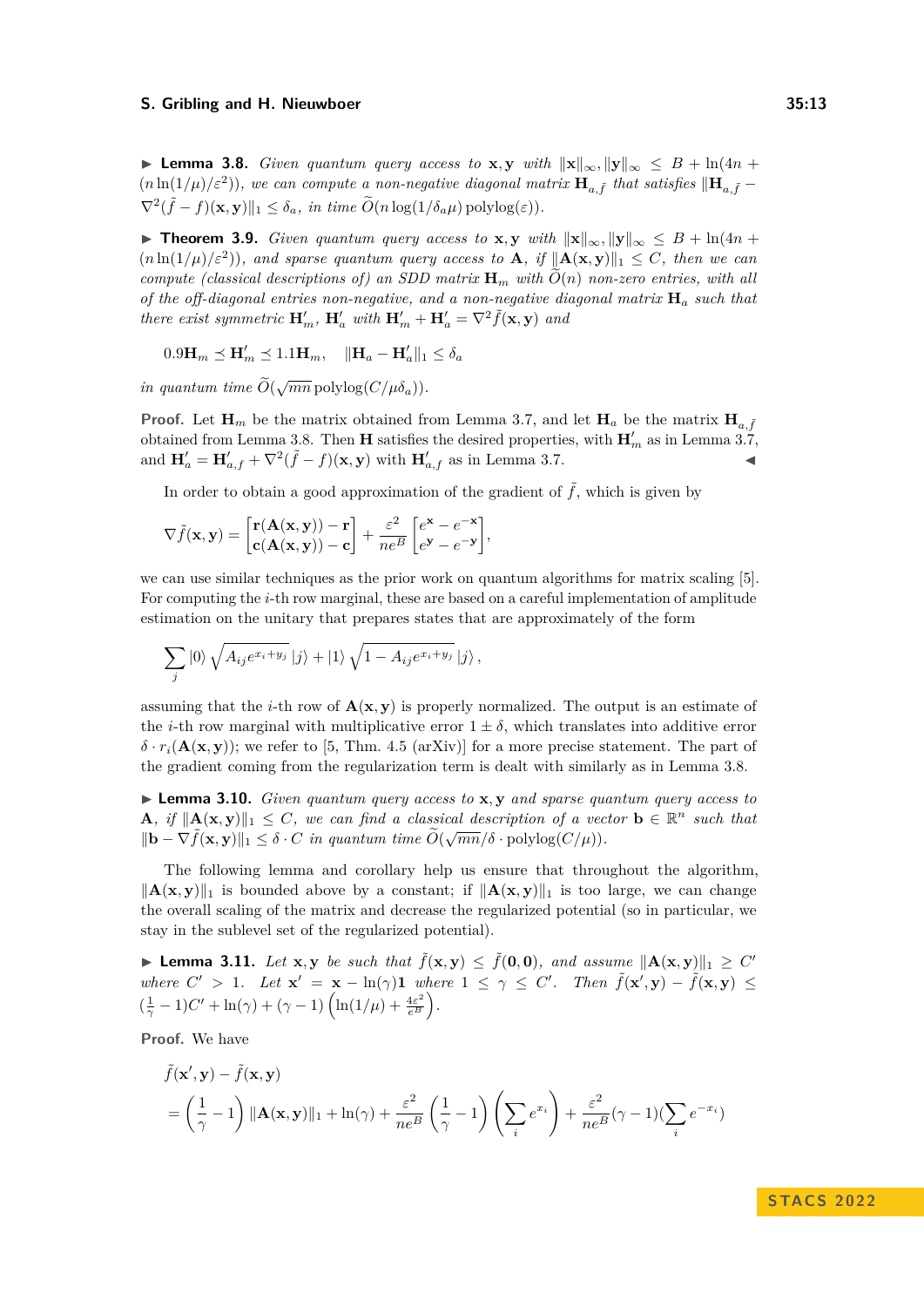$$
\leq \left(\frac{1}{\gamma} - 1\right) \|\mathbf{A}(\mathbf{x}, \mathbf{y})\|_1 + \ln(\gamma) + 0 + \frac{\varepsilon^2}{ne^B} (\gamma - 1) (\sum_i e^{-x_i})
$$

$$
\leq \left(\frac{1}{\gamma} - 1\right) C' + \ln(\gamma) + (\gamma - 1) \left(\ln(1/\mu) + \frac{4\varepsilon^2}{e^B}\right)
$$

where for the last inequality we use  $||A(\mathbf{x}, \mathbf{y})||_1 \ge C'$  for the first term and Equation (B.5) for the last term.

An appropriate choice of  $C'$  and  $\gamma$  makes the bound in the above lemma non-positive.

▶ **Corollary 3.12.** *Let*  $\varepsilon \le 1$  *and*  $\mu \le 1$ *, set*  $\gamma = 2$  *and*  $C' = 2(\ln(2/\mu) + 4\varepsilon^2/e^B)$ *. Then, if*  $\|\mathbf{A}(\mathbf{x}, \mathbf{y})\|_1 \ge C'$  and  $\tilde{f}(\mathbf{x}, \mathbf{y}) \le \tilde{f}(\mathbf{0}, \mathbf{0}),$  we have  $\tilde{f}(\mathbf{x}', \mathbf{y}) \le \tilde{f}(\mathbf{x}, \mathbf{y}).$ 

### **3.3 Quantum box-constrained scaling**

Combining the above leads to a quantum algorithm for matrix scaling that is based on classical box-constrained Newton methods. See Algorithm 1 for its formal definition. In Theorem 3.13 we analyze its output.

**Algorithm 1** Quantum box-constrained Newton method for matrix scaling.

**Input:** Oracle access to  $A \in [\mu, 1]^{n \times n}$  with  $||A||_1 \leq 1$  and  $\mu > 0$ , error  $\varepsilon > 0$ , targets **r**, **c** ∈  $\mathbb{R}_{>0}^n$  with  $||\mathbf{r}||_1 = 1 = ||\mathbf{c}||_1$ , diameter bound *B* ≥ 1, classical *k*-oracle *A* for SDD matrices with non-negative off-diagonal entries **Output:** Vectors  $\mathbf{x}, \mathbf{y} \in \mathbb{R}^n$  with  $\|(\mathbf{x}, \mathbf{y})\|_{\infty} \leq B + \ln(4n + (n \ln(1/\mu)/\varepsilon^2))$ **1** set  $T = [4e^4 \max(kB + \ln(4n + (n \ln(1/\mu)/\varepsilon^2))), 1) \cdot \ln \left( \frac{\ln(1/\mu) + 2\varepsilon^2/e^B}{\varepsilon^2/2} \right)$  $\frac{\mu)+2\varepsilon^2/e^B}{\varepsilon^2/2}\Big)$  ; 2 set  $C' = 2 \left[ \ln(2/\mu) + 8\varepsilon^2/e^B \right];$ **3** set  $\varepsilon' = \frac{\varepsilon^2}{8e^4} \max(k(B + \ln(4n + (n \ln(1/\mu)/\varepsilon^2))), 1);$ **4** store  $\mathbf{x}^{(0)}, \mathbf{y}^{(0)} = \mathbf{0} \in \mathbb{R}^n$  in QCRAM; **5 for**  $i = 0, ..., T - 1$  **do 6** compute  $\mathbf{H}_m$ ,  $\mathbf{H}_a$  s.t.  $\mathbf{H}_m + \mathbf{H}_a \approx \nabla^2 \tilde{f}(\mathbf{x}^{(i)}, \mathbf{y}^{(i)})$  as in Theorem 3.9 with  $\delta_a = \varepsilon' k^2 / 2e^2;$ **7** compute  $\mathbf{b} \approx \nabla \tilde{f}(\mathbf{x}^{(i)}, \mathbf{y}^{(i)})$  as in Lemma 3.10 at  $\mathbf{x}^{(i)}, \mathbf{y}^{(i)}$  with  $\delta = \varepsilon'/3$ ;  $\mathbf{8}$  compute  $\Delta = \mathcal{A}(\frac{4e^2}{3k^2} \cdot (\mathbf{H}_m + \mathbf{H}_a), \frac{\mathbf{b}}{k});$ **9** compute  $(\mathbf{x}^{(i+1)}, \mathbf{y}^{(i+1)}) = (\mathbf{x}^{(i)}, \mathbf{y}^{(i)}) + \frac{1}{k}\Delta$  and store in QCRAM;  $10$  set flag = true; **<sup>11</sup> while** *flag* **do 12** Compute  $C'/2$ -additive approximation  $\gamma$  of  $\|\mathbf{A}(\mathbf{x}^{(i+1)}, \mathbf{y}^{(i+1)})\|_1$ ;  $\mathbf{13}$  **if**  $\gamma \leq 3C'/2$  **then**  $\begin{array}{|c|c|c|c|c|}\n\hline\n\text{14} & \text{else} & \text{set flag = false};\n\hline\n\end{array}$ **<sup>15</sup> else 16**  $\left| \right|$  update  $\mathbf{x}^{(i+1)} \leftarrow \mathbf{x}^{(i+1)} - \ln(2) \mathbf{1}$  in QCRAM; **<sup>17</sup> end if <sup>18</sup> end while <sup>19</sup> end for**  $\mathbf{20} \text{ return } (\mathbf{x}, \mathbf{y}) = (\mathbf{x}^{(T)}, \mathbf{y}^{(T)})$ ;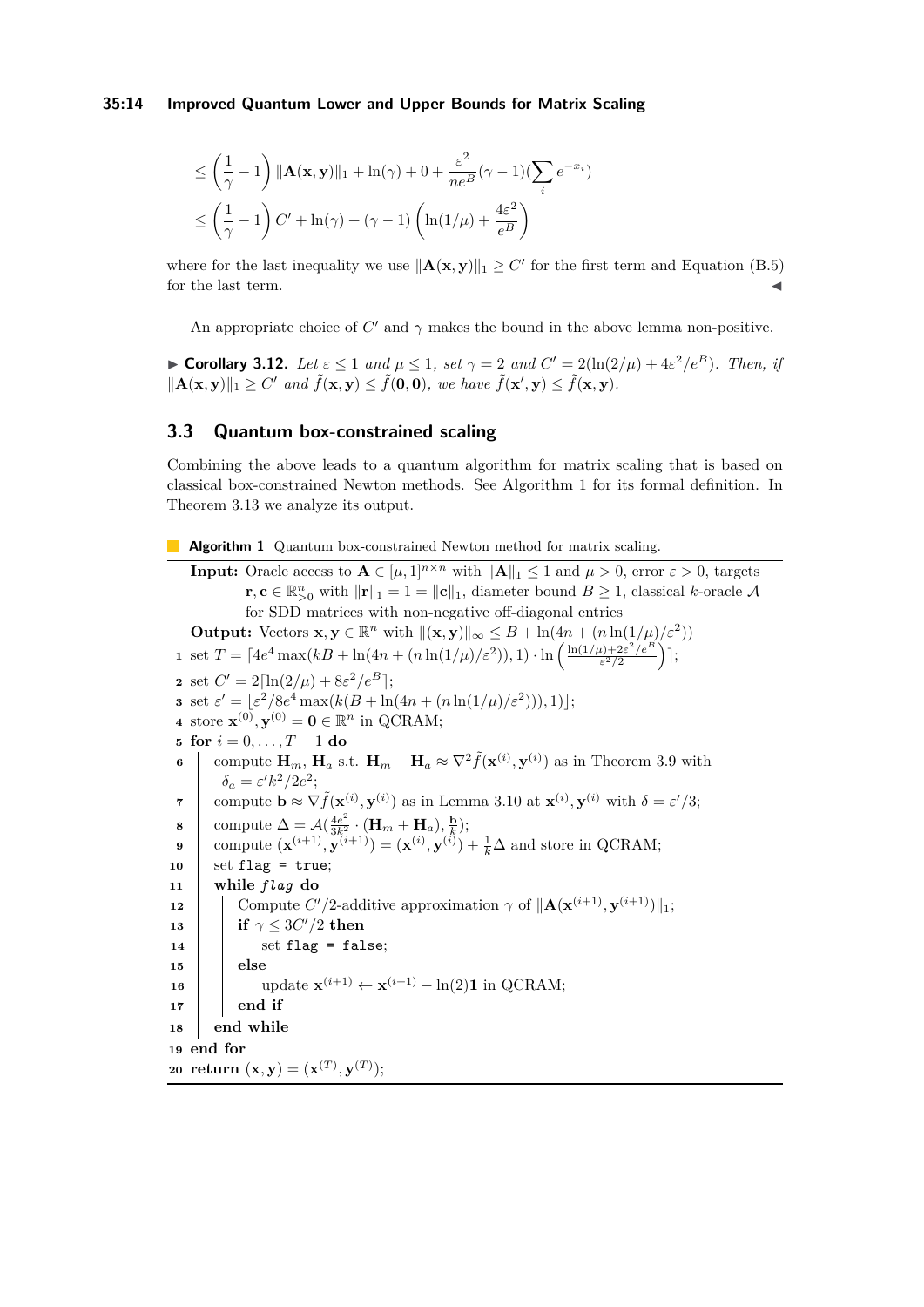▶ **Theorem 3.13.** Let  $A \in [0,1]^{n \times n}$  with *m non-zero entries,*  $\mathbf{r}, \mathbf{c} \in \mathbb{R}_{>0}^{n}$  such that  $\|\mathbf{r}\|_1 =$  $1 = ||c||$ *, and assume* **A** *is asymptotically*  $(\mathbf{r}, \mathbf{c})$ *-scalable. Let*  $\varepsilon > 0$ *, let*  $B \ge 1$ *, and assume* there exist  $(\mathbf{x}_{\varepsilon}, \mathbf{y}_{\varepsilon})$  such that  $\|(\mathbf{x}_{\varepsilon}, \mathbf{y}_{\varepsilon})\|_{\infty} \leq B$  and  $f(\mathbf{x}_{\varepsilon}, \mathbf{y}_{\varepsilon}) - f^* \leq \varepsilon^2$ . Furthermore, let A *be the O* (log(*n*))*-oracle of Theorem 3.4. Then Algorithm 1 with these parameters outputs, with probability*  $\geq 2/3$ *, vectors* **x**, **y** *such that*  $f(\mathbf{x}, \mathbf{y}) - f^* \leq 6\varepsilon^2$  *and runs in quantum time*  $\widetilde{O}(B^2\sqrt{mn}/\varepsilon^2)$ .

**Proof.** In every iteration, the matrices  $\mathbf{H}_m$ ,  $\mathbf{H}_a$  and the vector **b** are such that they satisfy the requirements of Theorem 3.5, hence

$$
\tilde{f}(\mathbf{x}^{(i+1)}, \mathbf{y}^{(i+1)}) - \tilde{f}^* \le \left(1 - \frac{1}{4e^4 \max(kR_{\infty}, 1)}\right) (\tilde{f}(\mathbf{x}^{(i)}, \mathbf{y}^{(i)}) - \tilde{f}^*) + \frac{e^2 \delta_a}{k^2} + \frac{3\delta}{2}
$$

where  $R_{\infty} \leq B + \ln(4n + (n \ln(1/\mu)/\varepsilon^2))$  is the  $\ell_{\infty}$ -radius of the sublevel set  $\{(\mathbf{x}, \mathbf{y}) :$  $\tilde{f}(\mathbf{x}, \mathbf{y}) \leq \tilde{f}(\mathbf{0}, \mathbf{0})$  about  $(\mathbf{0}, \mathbf{0})$ , whose upper bound follows from Lemma 3.6. From here on, we write  $M = 4e^4 \max(kR_\infty, 1)$ . The choice of  $\delta_a$  and  $\delta$  in the algorithm is such that  $e^{2\delta_a/k^2} + 3\delta/2 \leq \frac{\varepsilon^2}{2M}$ , hence we can also bound the progress by

$$
\tilde{f}(\mathbf{x}^{(i+1)}, \mathbf{y}^{(i+1)}) - \tilde{f}^* \le \left(1 - \frac{1}{M}\right) (\tilde{f}(\mathbf{x}^{(i)}, \mathbf{y}^{(i)}) - \tilde{f}^*) + \frac{\varepsilon^2}{2M}.
$$

Corollary 3.12 shows that if  $\|\mathbf{A}(\mathbf{x}^{(i+1)}, \mathbf{y}^{(i+1)})\|_1$  is larger than *C*', then we can shift **x** by  $-\ln(2)$ **1**, this halves  $\|\mathbf{A}(\mathbf{x}^{(i+1)}, \mathbf{y}^{(i+1)})\|_1$  and does not increase the regularized potential. Repeating this roughly  $\log_2(||\mathbf{A}(\mathbf{x}^{(i+1)}, \mathbf{y}^{(i+1)})||_1/C')$  many times<sup>2</sup> reduces  $||\mathbf{A}(\mathbf{x}^{(i+1)}, \mathbf{y}^{(i+1)})||_1$ to at most  $C = 2C'$ . Determining when to stop this process requires a procedure to distinguish between the cases  $\|\mathbf{A}(\mathbf{x}^{(i+1)}, \mathbf{y}^{(i+1)})\|_1 \leq C'$  and  $\|\mathbf{A}(\mathbf{x}^{(i+1)}, \mathbf{y}^{(i+1)})\|_1 \geq 2C'$  (if in between *C* ′ and 2*C* ′ either continuing or stopping is fine). Such a procedure can be implemented by computing a  $C'/2$ -additive approximation of  $\|\mathbf{A}(\mathbf{x}^{(i+1)}, \mathbf{y}^{(i+1)})\|_1$ , which can be done by computing  $\tilde{O}(\sqrt{mn} \text{ polylog}(C'/\mu))$  quantum queries, see (the proof of) [5, Lemma 4.6 (arXiv)]. Therefore, throughout the algorithm we may assume that  $\|\mathbf{A}(\mathbf{x}^{(i+1)}, \mathbf{y}^{(i+1)})\|_1 \leq 2C' = C$ .

It remains to show that  $\tilde{f}(\mathbf{x}^{(T)}, \mathbf{y}^{(T)}) - \tilde{f}^* \leq \varepsilon^2$  for our choice of *T*. Note that we have

$$
\tilde{f}(\mathbf{x}^{(T)}, \mathbf{y}^{(T)}) - \tilde{f}^* \le \left(1 - \frac{1}{M}\right)^T (\tilde{f}(\mathbf{0}, \mathbf{0}) - \tilde{f}^*) + \sum_{i=0}^{T-1} \left(1 - \frac{1}{M}\right)^{T-i-1} \cdot \frac{\varepsilon^2}{2M}
$$
\n
$$
\le \left(1 - \frac{1}{M}\right)^T (\tilde{f}(\mathbf{0}, \mathbf{0}) - \tilde{f}^*) + \left(1 - (1 - \frac{1}{M})^T\right) \cdot \frac{\varepsilon^2}{2}
$$
\n
$$
\le \left(1 - \frac{1}{M}\right)^T \left(f(\mathbf{0}, \mathbf{0}) - f^* + \frac{2\varepsilon^2}{e^B}\right) + \frac{\varepsilon^2}{2}
$$
\n
$$
\le \left(1 - \frac{1}{M}\right)^T \left(\ln(1/\mu) + \frac{2\varepsilon^2}{e^B}\right) + \frac{\varepsilon^2}{2} \le \varepsilon^2
$$

where in the third inequality we use Lemma 3.6, and in the last inequality we use

$$
T = \left[ 4e^4 \max(kB + \ln(4n + (n \ln(1/\mu)/\varepsilon^2)), 1) \cdot \ln\left(\frac{\ln(1/\mu) + 2\varepsilon^2/e^B}{\varepsilon^2/2}\right) \right]
$$
  

$$
\ge \left[ M \cdot \ln\left(\frac{\ln(1/\mu) + 2\varepsilon^2/e^B}{\varepsilon^2/2}\right) \right] \ge \frac{1}{\ln(1 - \frac{1}{M})} \cdot \ln\left(\frac{\varepsilon^2/2}{\ln(1/\mu) + \frac{2\varepsilon^2}{e^B}}\right).
$$

<sup>&</sup>lt;sup>2</sup> Which is an almost constant number of times: in a single update of the box-constrained method, we take steps of size at most 1 in *ℓ*∞-norm, so individual entries can only grow by a factor *e* 2 in a single iteration, and the holds same for  $||\mathbf{A}(\mathbf{x}, \mathbf{y})||_1$ .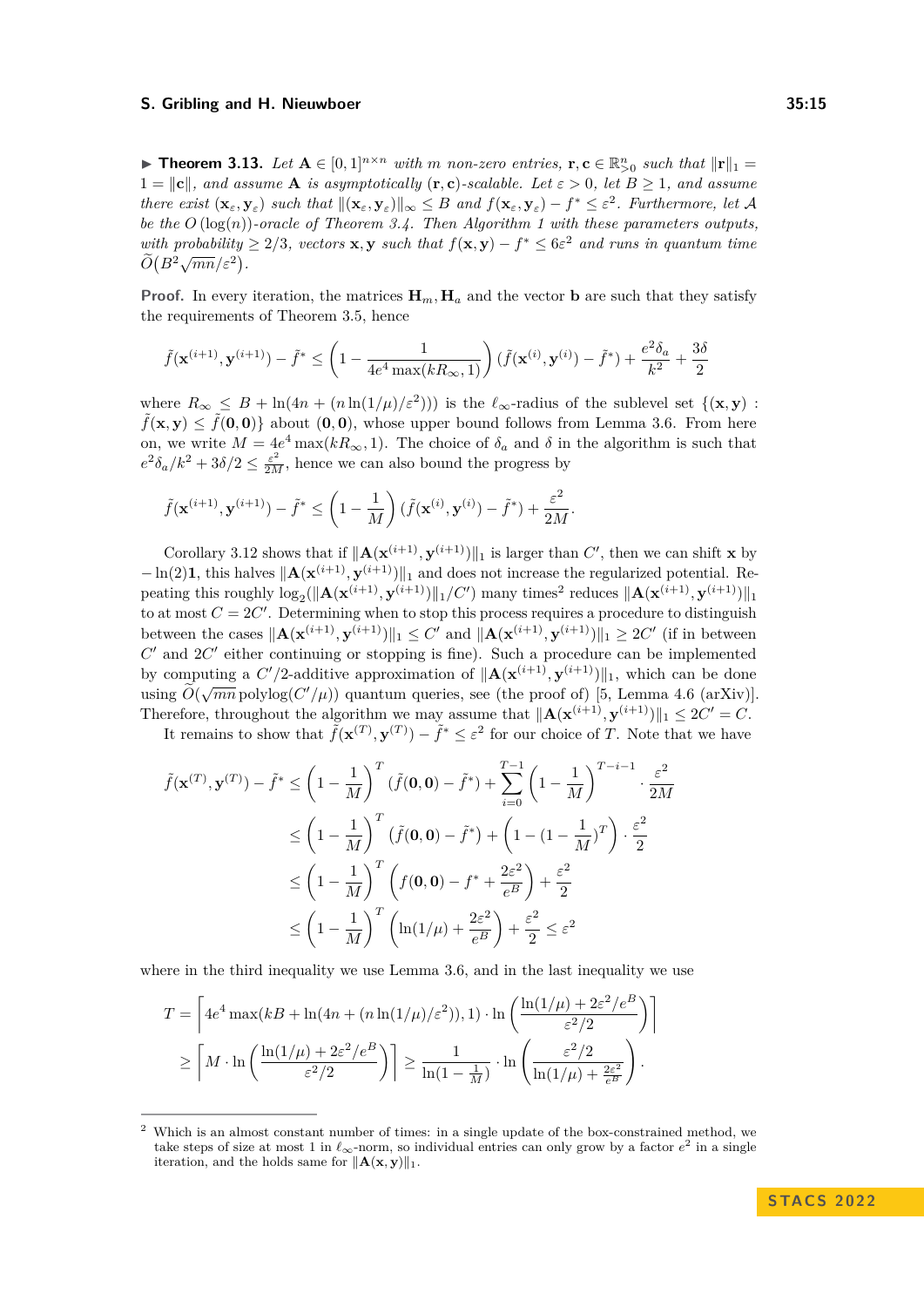### **35:16 Improved Quantum Lower and Upper Bounds for Matrix Scaling**

This implies that  $f(\mathbf{x}^{(T)}, \mathbf{y}^{(T)}) - f^* \leq \tilde{f}(\mathbf{x}^{(T)}, \mathbf{y}^{(T)}) - \tilde{f}^* + 5\epsilon^2 \leq 6\epsilon^2$ , where we crucially use  $\text{the last point of Lemma 3.6 and the assumption that there exist } (\mathbf{x}_{\varepsilon}, \mathbf{y}_{\varepsilon}) \text{ with } ||(\mathbf{x}_{\varepsilon}, \mathbf{y}_{\varepsilon})||_{\infty} \leq B$ which  $\varepsilon^2$ -minimize  $f$ .

Finally we bound the time complexity of Algorithm 1. For each of the quoted results, we use the choice  $C = 2C' = \widetilde{O}(\ln(n) + \varepsilon^2)$ . In each of the *T* iterations we compute:

- **1.** approximations  $\mathbf{H}_m$ ,  $\mathbf{H}_a$  of  $\nabla^2 \tilde{f}(\mathbf{x}^{(i)}, \mathbf{x}^{(i)})$  in time  $\tilde{O}(\sqrt{mn} \text{ polylog}(1/\varepsilon))$  (using that *C*,  $1/\mu$  are at most poly $(n)$ ),
- 2. an  $\varepsilon'/3-\ell_1$ -approximation of  $\nabla \tilde{f}(\mathbf{x}^{(i)}, \mathbf{y}^{(i)})$  in time  $\tilde{O}(\sqrt{mn}/\varepsilon') = \tilde{O}(B\sqrt{mn}/\varepsilon^2)$ ,
- **3.** an update  $\Delta$  in time  $\tilde{O}(n)$  using one call to the  $k = O(\log(n))$ -oracle on SDD-matrices with  $\tilde{O}(n)$  non-zero entries from Theorem 3.4,
- **4.** at most *O* (1) many times (using the fact that in Algorithm 1 the 1-norm changes by at most a constant factor since  $\|\frac{1}{k}\Delta\|_{\infty} \leq 1$  an  $O\left(\ln(1/\mu) + \varepsilon^2\right)$ -additive approximation of  $\|\mathbf{A}(\mathbf{x}^{(i)}, \mathbf{y}^{(i)})\|_1$  in time  $\widetilde{O}(\sqrt{mn})$ .

Note that the second contribution dominates the others, resulting in an overall time complexity of  $\widetilde{O}(B^2\sqrt{mn}/\varepsilon^2)$ . ◀

The above proof relies on Theorem 3.5 to show that the (regularized) potential decreases in each iteration. This decrease depends on the precision used for the marginal estimation in that iteration and one can show that the choice of precision in Algorithm 1 is asymptotically optimal, see the full version [17].

Algorithm 1 takes as (part of the) input a bound *B* on the  $\ell_{\infty}$ -norm of an  $\varepsilon^2$ -minimizer of *f*. For the purpose of matrix scaling, one can avoid knowing such a bound in advance, by running the algorithm for successive powers of 2 (i.e.,  $B = 1$ ,  $B = 2$ ,  $B = 4$ ,...) and testing whether the output yields an *ε*-scaling or not. Verifying whether given **x***,* **y** yield an *ε*-scaling of **A** can be done in time  $\tilde{O}(\sqrt{mn}/\varepsilon^2)$ . Note that this gives an algorithm for *ε*-scaling whose complexity depends on a diameter bound for  $\varepsilon^2$ -minimizers of f, rather than a diameter bound for *ε*-scaling vectors. Furthermore, such an approach does not work for the task of finding an  $\varepsilon^2$ -minimizer of f, as we do not know how to test this property efficiently.

▶ **Corollary 3.14.** For asymptotically-scalable matrices  $\mathbf{A} \in \mathbb{R}_{\geq 0}^{n \times n}$  with *m* non-zero entries, one can find  $O(\varepsilon)$ - $\ell_1$ -scaling vectors  $(\mathbf{x}, \mathbf{y})$  of **A** to target marginals  $\mathbf{r}, \mathbf{c} \in \mathbb{R}_{\geq 0}^n$  with  $\|\mathbf{r}\|_1 =$  $1 = ||\mathbf{c}||_1$  *in time*  $\widetilde{O}(R_{\infty}^2\sqrt{mn}/\varepsilon^2)$ , where  $R_{\infty}$  is such that there exists an  $\varepsilon^2$ -approximate *minimizer*  $(\mathbf{x}_{\varepsilon}, \mathbf{y}_{\varepsilon})$  *of f with*  $R_{\infty} = ||(\mathbf{x}_{\varepsilon}, \mathbf{y}_{\varepsilon})||_{\infty} + \ln(4n + (n \ln(1/\mu)/\varepsilon^2)).$ 

For the general case mentioned above, we do not have good (i.e., polylogarithmic) bounds on the parameter  $R_{\infty}$ . We do have such bounds when **A** is entrywise positive: it is well-known that such an **A** can be exactly scaled to uniform marginals with scaling vectors  $(\mathbf{x}, \mathbf{y})$  such that  $\|(\mathbf{x}, \mathbf{y})\|_{\infty} = O(\log(\|\mathbf{A}\|_1/\mu))$  (cf. [22, Lem. 1], [12, Lem. 4.11]). In particular, this implies that there exists a minimizer  $(\mathbf{x}^*, \mathbf{y}^*)$  of *f* with  $\|(\mathbf{x}^*, \mathbf{y}^*)\|_{\infty} = O(\log(\|\mathbf{A}\|_1/\mu)) = \widetilde{O}(1)$  and therefore we have the following corollary.

▶ **Corollary 3.15.** *For entrywise-positive matrices* **A***, one can find an ε-ℓ*1*-scaling of* **A** *to*  $uniform$  marginals in time  $\tilde{O}(n^{1.5}/\varepsilon^2)$ .

### **References**

**<sup>1</sup>** Zeyuan Allen-Zhu, Yuanzhi Li, Rafael Oliveira, and Avi Wigderson. Much faster algorithms for matrix scaling. In *Proceedings of IEEE 58th Annual Symposium on Foundations of Computer Science (FOCS'17)*, pages 890–901, 2017. [arXiv:1704.02315](http://arxiv.org/abs/1704.02315).

**<sup>2</sup>** Jason Altschuler, Jonathan Niles-Weed, and Philippe Rigollet. Near-linear time approximation algorithms for optimal transport via Sinkhorn iteration. In *Advances in Neural Information Processing Systems*, volume 30, pages 1964–1974, 2017. [arXiv:1705.09634](http://arxiv.org/abs/1705.09634).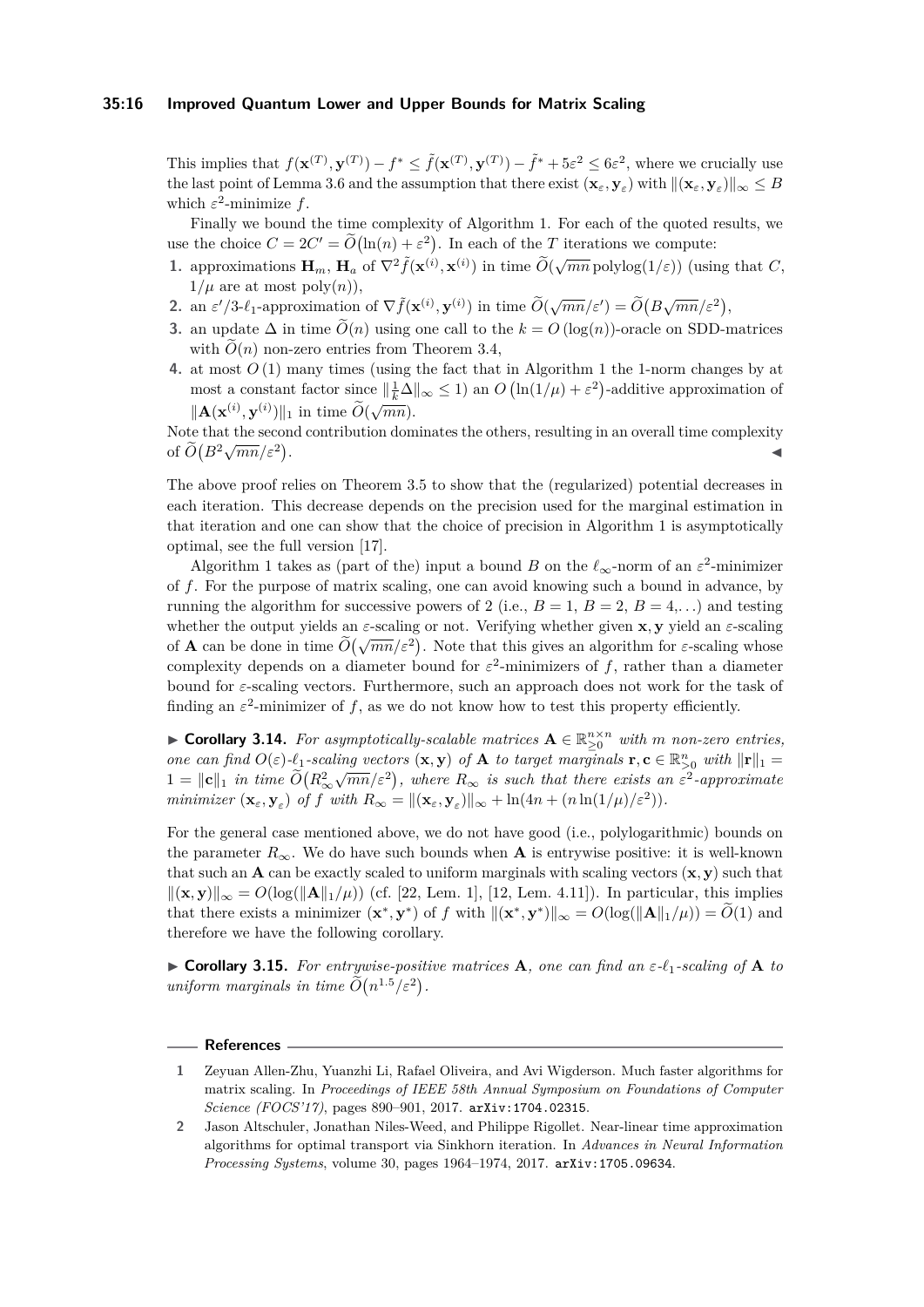- **3** Andris Ambainis. Quantum lower bounds by quantum arguments. *Journal of Computer and System Sciences*, 64(4):750–767, 2002. Earlier version in STOC'00. [arXiv:quant-ph/0002066](https://arxiv.org/abs/quant-ph/0002066).
- **4** Edward Anderson, Zhaojun Bai, Christian Bischof, L Susan Blackford, James Demmel, Jack Dongarra, Jeremy Du Croz, Anne Greenbaum, Sven Hammarling, Alan McKenney, et al. *LAPACK Users' guide*. SIAM, 1999.
- **5** Joran van Apeldoorn, Sander Gribling, Yinan Li, Harold Nieuwboer, Michael Walter, and Ronald de Wolf. Quantum Algorithms for Matrix Scaling and Matrix Balancing. In *48th International Colloquium on Automata, Languages, and Programming (ICALP 2021)*, volume 198, pages 110:1–110:17, 2021. [arXiv:2011.12823v1](http://arxiv.org/abs/2011.12823v1), [doi:10.4230/LIPIcs.ICALP.2021.110](https://doi.org/10.4230/LIPIcs.ICALP.2021.110).
- **6** Simon Apers and Ronald de Wolf. Quantum speedup for graph sparsification, cut approximation and laplacian solving. *Proceedings of IEEE 61st Annual Symposium on Foundations of Computer Science (FOCS'20)*, pages 637–648, 2020. [arXiv:1911.07306](http://arxiv.org/abs/1911.07306).
- **7** Robert Beals, Harry Buhrman, Richard Cleve, Michele Mosca, and Ronald de Wolf. Quantum lower bounds by polynomials. *Journal of the ACM (JACM)*, 48(4):778–797, 2001. [arXiv:](http://arxiv.org/abs/quant-ph/9802049) [quant-ph/9802049](http://arxiv.org/abs/quant-ph/9802049).
- **8** Yvonne M. M. Bishop, Stephen E. Fienberg, and Paul W. Holland. *Discrete Multivariate Analysis: Theory and Practice*. MIT Press, 1975.
- **9** David T. Brown. A note on approximations to discrete probability distributions. *Information and control*, 2(4):386–392, 1959.
- **10** Peter Bürgisser, Cole Franks, Ankit Garg, Rafael Oliveira, Michael Walter, and Avi Wigderson. Towards a theory of non-commutative optimization: geodesic 1st and 2nd order methods for moment maps and polytopes. In *Proceedings of 60th IEEE Annual Symposium on Foundations of Computer Science (FOCS'19)*, pages 845–861, 2019. [arXiv:1910.12375](http://arxiv.org/abs/1910.12375).
- **11** Deeparnab Chakrabarty and Sanjeev Khanna. Better and simpler error analysis of the Sinkhorn–Knopp algorithm for matrix scaling. *Mathematical Programming*, pages 1–13, 2020.
- **12** Michael B. Cohen, Aleksander Madry, Dimitris Tsipras, and Adrian Vladu. Matrix scaling and balancing via box constrained Newton's method and interior point methods. In *Proceedings of IEEE 58th Annual Symposium on Foundations of Computer Science (FOCS'17)*, pages 902–913, 2017. [doi:10.1109/FOCS.2017.88](https://doi.org/10.1109/FOCS.2017.88).
- **13** Marco Cuturi. Sinkhorn distances: Lightspeed computation of optimal transport. In *Advances in Neural Information Processing Systems*, volume 26, pages 2292–2300, 2013. [arXiv:1306.](http://arxiv.org/abs/1306.0895) [0895](http://arxiv.org/abs/1306.0895).
- **14** W. Edwards Deming and Frederick F. Stephan. On a least squares adjustment of a sampled frequency table when the expected marginal totals are known. *The Annals of Mathematical Statistics*, 11(4):427–444, 1940.
- **15** Pavel E. Dvurechensky, Alexander V. Gasnikov, and Alexey Kroshnin. Computational Optimal Transport: Complexity by Accelerated Gradient Descent Is Better Than by Sinkhorn's Algorithm. In *ICML*, 2018. [arXiv:1802.04367](http://arxiv.org/abs/1802.04367).
- **16** Ankit Garg, Leonid Gurvits, Rafael Oliveira, and Avi Wigderson. Operator scaling: theory and applications. *Foundations of Computational Mathematics*, pages 1–68, 2019. Earlier version in FOCS'16.
- **17** Sander Gribling and Harold Nieuwboer. Improved quantum lower and upper bounds for matrix scaling, 2021. [arXiv:2109.15282v1](http://arxiv.org/abs/2109.15282v1).
- **18** Peter Høyer, Troy Lee, and Robert Špalek. Negative weights make adversaries stronger. In *Proceedings of the 39th Annual ACM SIGACT Symposium on Theory of Computing (STOC'07)*, pages 526–535, 2007. [arXiv:quant-ph/0611054](http://arxiv.org/abs/quant-ph/0611054), [doi:10.1145/1250790.1250867](https://doi.org/10.1145/1250790.1250867).
- **19** Martin Idel. A review of matrix scaling and Sinkhorn's normal form for matrices and positive maps, 2016. [arXiv:1609.06349](http://arxiv.org/abs/1609.06349).
- **20** B. Kalantari, I. Lari, F. Ricca, and B. Simeone. On the complexity of general matrix scaling and entropy minimization via the RAS algorithm. *Mathematical Programming*, 112:371–401, 2008.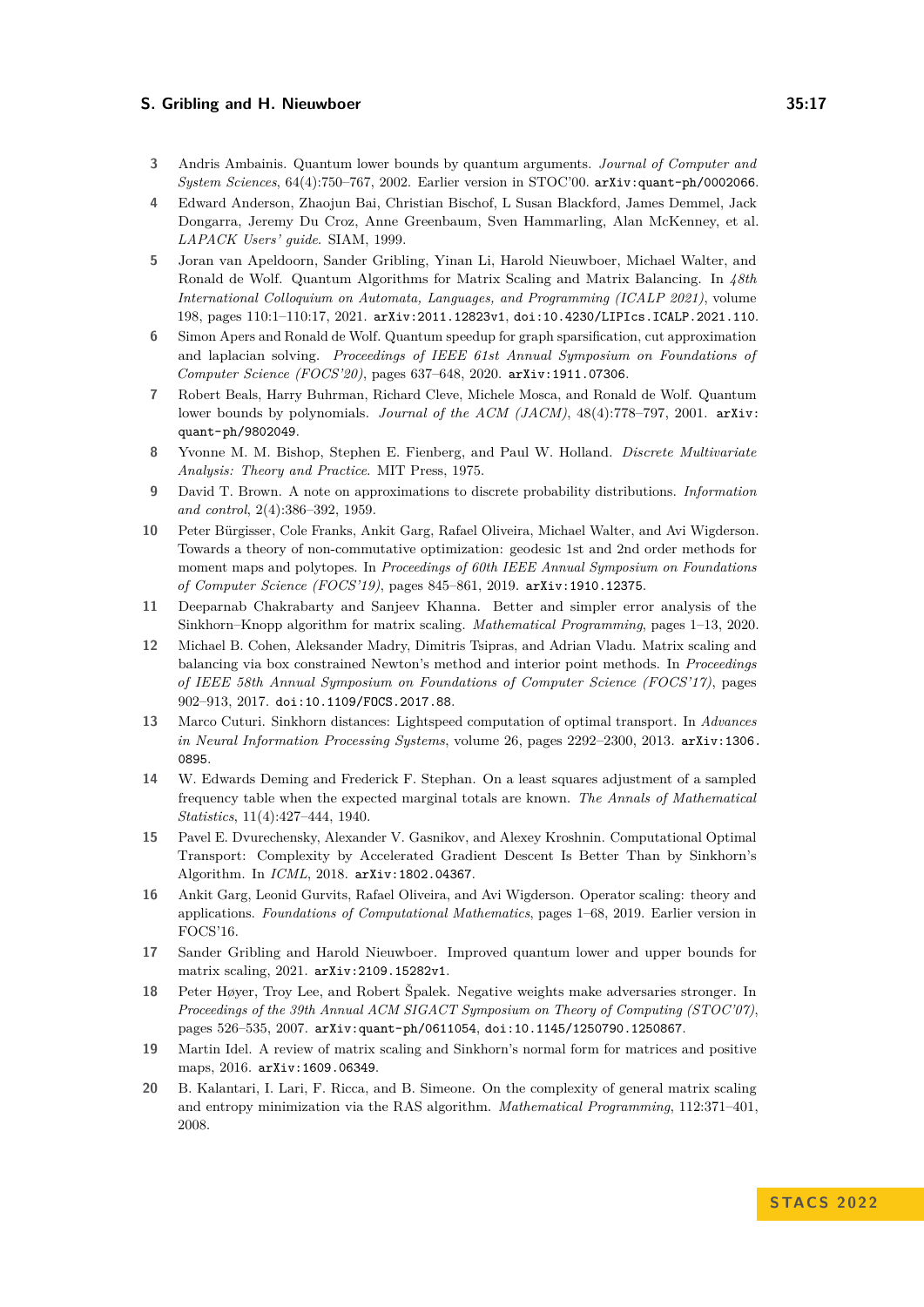### **35:18 Improved Quantum Lower and Upper Bounds for Matrix Scaling**

- **21** Bahman Kalantari and Leonid Khachiyan. On the rate of convergence of deterministic and randomized RAS matrix scaling algorithms. *Operations Research Letters*, 14(5):237–244, 1993. [doi:10.1016/0167-6377\(93\)90087-W](https://doi.org/10.1016/0167-6377(93)90087-W).
- **22** Bahman Kalantari and Leonid Khachiyan. On the complexity of nonnegative-matrix scaling. *Linear Algebra and its Applications*, 240:87–103, 1996. [doi:10.1016/0024-3795\(94\)00188-X](https://doi.org/10.1016/0024-3795(94)00188-X).
- **23** J. Kruithof. Telefoonverkeersrekening. *De Ingenieur*, 52:E15–E25, 1937.
- **24** Rasmus Kyng, Yin Tat Lee, Richard Peng, Sushant Sachdeva, and Daniel A. Spielman. Sparsified Cholesky and multigrid solvers for connection Laplacians. In *Proceedings of the 48th Annual ACM SIGACT Symposium on Theory of Computing (STOC'16)*, pages 842–850, 2016. [arXiv:1512.01892](http://arxiv.org/abs/1512.01892), [doi:10.1145/2897518.2897640](https://doi.org/10.1145/2897518.2897640).
- **25** Troy Lee, Rajat Mittal, Ben Reichardt, Robert Špalek, and Mario Szegedy. Quantum query complexity of state conversion. *Proceedings of IEEE 52nd Annual Symposium on Foundations of Computer Science (FOCS'11)*, pages 344–353, 2011. [arXiv:1011.3020](http://arxiv.org/abs/1011.3020), [doi:](https://doi.org/10.1109/FOCS.2011.75) [10.1109/FOCS.2011.75](https://doi.org/10.1109/FOCS.2011.75).
- **26** Troy Lee and Jérémie Roland. A strong direct product theorem for quantum query complexity. *Computational Complexity*, 22(2):429–462, 2013. Earlier version in CCC'12. [arXiv:1104.4468](https://arxiv.org/abs/1104.4468).
- **27** Yin Tat Lee, Richard Peng, and Daniel A. Spielman. Sparsified Cholesky solvers for SDD linear systems, 2015. [arXiv:1506.08204](http://arxiv.org/abs/1506.08204).
- **28** Nathan Linial, Alex Samorodnitsky, and Avi Wigderson. A deterministic strongly polynomial algorithm for matrix scaling and approximate permanents. *Combinatorica*, 20(4):545–568, 2000.
- **29** Ashwin Nayak and Felix Wu. The quantum query complexity of approximating the median and related statistics. In *Proceedings of the 31st Annual ACM SIGACT Symposium on Theory of Computing (STOC'99)*, pages 384–393, 1999. [arXiv:quant-ph/9804066](http://arxiv.org/abs/quant-ph/9804066), [doi:](https://doi.org/10.1145/301250.301349) [10.1145/301250.301349](https://doi.org/10.1145/301250.301349).
- **30** Uriel G. Rothblum and Hans Schneider. Scalings of matrices which have prespecified row sums and column sums via optimization. *Linear Algebra and its Applications*, 114:737–764, 1989.
- **31** Richard Sinkhorn. A relationship between arbitrary positive matrices and doubly stochastic matrices. *The Annals of Mathematical Statistics*, 35(2):876–879, 1964.

### **A Missing proofs for Section 2**

### **A.1 Strong convexity properties of the potential**

Lemma 2.8 shows that a vector  $(\mathbf{x}, \mathbf{y}) \in V$  for which  $\|\nabla f(\mathbf{x}, \mathbf{y})\|_2$  is small, is close to the minimizer of *f*. Here we prove this lemma (see Corollary A.6) using strong convexity properties of *f*. In Lemma A.1 we show that the Hessian of *f* restricted to *V* has smallest eigenvalue at least  $n \cdot \mu(\mathbf{x}, \mathbf{y})$  where  $\mu(\mathbf{x}, \mathbf{y})$  is the smallest entry appearing in  $(A_{ij}e^{x_i + y_j})_{i,j}$ . In Lemma A.3 we show that  $\mu(\mathbf{x}^*, \mathbf{y}^*) = \Theta(1/n^2)$ . This implies that  $\mu(\mathbf{x}, \mathbf{y}) = \Theta(1/n^2)$  for all  $(\mathbf{x}, \mathbf{y})$  that are a constant distance away from  $(\mathbf{x}^*, \mathbf{y}^*)$  in the  $\ell_{\infty}$ -norm, in other words, f is  $\Theta(1/n)$ -strongly convex around its minimizer. Lemma A.5 summarizes these lemmas: it gives a quantitative bound on the distance to a minimizer, in terms of the gradient.

▶ **Lemma A.1.** *Let* **A** *be an entrywise non-negative*  $n \times n$  *matrix and let*  $f: V \subset \mathbb{R}^n \times \mathbb{R}^n \to \mathbb{R}$ *be the potential for this matrix as given in* (1.2)*, where V is the orthogonal complement of*  $(1_n,-1_n)$ . Then  $\nabla^2 f(\mathbf{x},\mathbf{y}) \succeq \mu(\mathbf{x},\mathbf{y}) \cdot n \cdot \mathbf{P}_V$  where  $\mathbf{P}_V$  is the projection onto V and  $\mu(\mathbf{x},\mathbf{y})$ *is the smallest entry appearing in*  $\mathbf{A}(\mathbf{x}, \mathbf{y})$ *. In particular,*  $f$  *is strictly convex on*  $V$ *.* 

**Proof.** The Hessian of the potential  $f(\mathbf{x}, \mathbf{y}) = \sum_{i,j=1}^{n} A_{ij} e^{x_i + y_j} - \langle \mathbf{r}, \mathbf{x} \rangle - \langle \mathbf{c}, \mathbf{y} \rangle$  is given by

$$
\nabla^2 f(\mathbf{x}, \mathbf{y}) = \begin{bmatrix} \mathrm{diag}(\mathbf{r}(\mathbf{A}(\mathbf{x}, \mathbf{y})) & \mathbf{A}(\mathbf{x}, \mathbf{y}) \\ \mathbf{A}(\mathbf{x}, \mathbf{y})^T & \mathrm{diag}(\mathbf{c}(\mathbf{A}(\mathbf{x}, \mathbf{y}))) \end{bmatrix}.
$$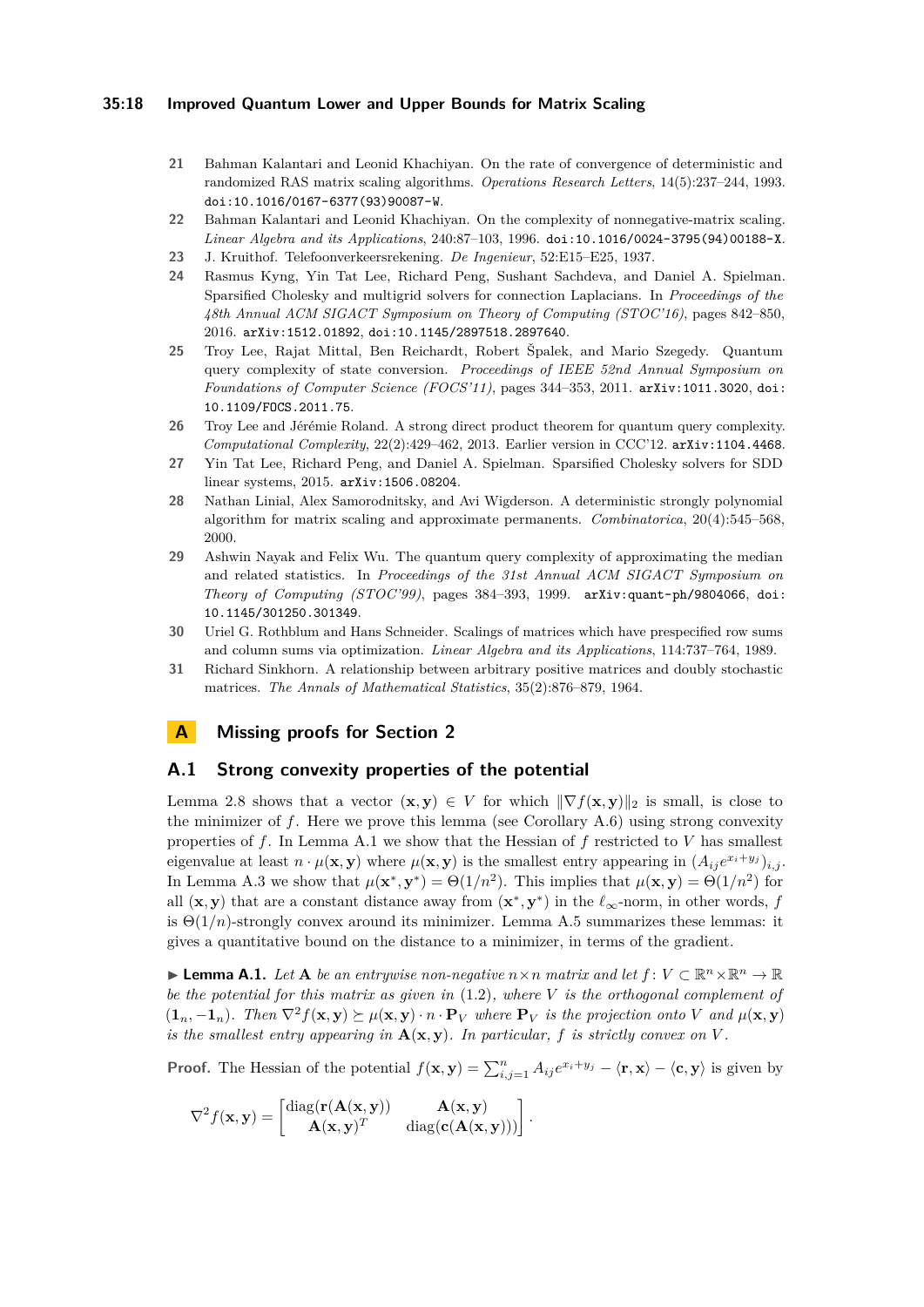We give a lower bound on the non-zero eigenvalues of the Hessian as follows. Conjugating the Hessian with the  $2n \times 2n$  matrix diag(**I**,  $-$ **I**) preserves the spectrum, i.e., changing the signs of the off-diagonal  $\mathbf{A}(\mathbf{x}, \mathbf{y})$  blocks yields a matrix which one can recognize as the weighted Laplacian of a complete bipartite graph. We denote by  $\mu(\mathbf{x}, \mathbf{y})$  the smallest entry of  $\mathbf{A}(\mathbf{x}, \mathbf{y})$ and we use **J** for the  $n \times n$  all-ones matrix. Then

$$
\begin{bmatrix} \mathrm{diag}(\mathbf{r}(\mathbf{A}(\mathbf{x}, \mathbf{y})) & -\mathbf{A}(\mathbf{x}, \mathbf{y}) \\ -\mathbf{A}(\mathbf{x}, \mathbf{y})^T & \mathrm{diag}(\mathbf{c}(\mathbf{A}(\mathbf{x}, \mathbf{y}))) \end{bmatrix} \succeq \begin{bmatrix} n\mu(\mathbf{x}, \mathbf{y})\mathbf{I} & -\mu(\mathbf{x}, \mathbf{y})\mathbf{J} \\ -\mu(\mathbf{x}, \mathbf{y})\mathbf{J} & n\mu(\mathbf{x}, \mathbf{y})\mathbf{I} \end{bmatrix} = \mu(\mathbf{x}, \mathbf{y}) \begin{bmatrix} n\mathbf{I} & -\mathbf{J} \\ -\mathbf{J} & n\mathbf{I} \end{bmatrix},
$$

where the PSD inequality follows because the difference of the terms is the weighted Laplacian of the bipartite graph with weighted bipartite adjacency matrix  $\mathbf{A}(\mathbf{x}, \mathbf{y}) - \mu(\mathbf{x}, \mathbf{y})\mathbf{J}$ , which has non-negative entries. Now observe that the last term  $\begin{bmatrix} nI & -J \\ J & J \end{bmatrix}$ −**J** *n***I** is the (unweighted) Laplacian of the complete bipartite graph  $K_{n,n}$ , whose spectrum is  $2n, n, 0$  with multiplicities 1, 2*n* − 2 and 1 respectively. The zero eigenvalue corresponds to the all-ones vector of length 2*n* and it is easy to see that indeed  $(1, -1)$  also lies in the kernel of  $\nabla^2 f(\mathbf{x}, \mathbf{y})$ . This shows that the non-zero eigenvalues of  $\nabla^2 f(\mathbf{x}, \mathbf{y})$  are at least  $n \cdot \mu(\mathbf{x}, \mathbf{y})$ , and that it has a one-dimensional eigenspace corresponding to 0, spanned by the vector (**1***,* −**1**). Hence,  $\nabla^2 f(\mathbf{x}, \mathbf{y}) \succeq \mu(\mathbf{x}, \mathbf{y}) \cdot n \cdot \mathbf{P}_V$ .

We now bound the smallest entry of the rescaled matrix. For this we use the following lemma (cf. [20, Lem. 6.2], [5, Cor. C.3 (arXiv)]) which bounds the variation norm of the scaling vectors  $(\mathbf{x}^*, \mathbf{y}^*)$  of an exact scaling.

▶ **Lemma A.2.** Let  $A \in [\mu, \nu]^{n \times n}$  and let  $(\mathbf{x}^*, \mathbf{y}^*) \in \mathbb{R}^n \times \mathbb{R}^n$  be such that  $A(\mathbf{x}^*, \mathbf{y}^*)$  is *exactly* (**r***,* **c**)*-scaled. Then*

$$
x^*_{\max} - x^*_{\min} \leq \ln \frac{\nu}{\mu} + \ln \frac{r_{\max}}{r_{\min}} \quad \textit{and} \quad y^*_{\max} - y^*_{\min} \leq \ln \frac{\nu}{\mu} + \ln \frac{c_{\max}}{c_{\min}}.
$$

▶ **Lemma A.3.** *Let*  $A \in [\mu, \nu]^{n \times n}$  *be an entrywise-positive matrix with*  $||A||_1 = 1$  *and let*  $f: V \subset \mathbb{R}^n \times \mathbb{R}^n \to \mathbb{R}$  *be the potential for this matrix as given in* (1.2)*, where V is the orthogonal complement of*  $(1_n, -1_n)$ *. Let*  $(\mathbf{x}^*, \mathbf{y}^*) \in V$  *be the unique minimizer of* f in V. Then  $\mu(\mathbf{x}^*, \mathbf{y}^*) \geq \frac{1}{n^2} \left(\frac{\mu}{\nu}\right)^3$ . Moreover, for every  $(\mathbf{x}, \mathbf{y}) \in V$  we have  $\mu(\mathbf{x}, \mathbf{y}) \geq$  $\mu(\mathbf{x}^*, \mathbf{y}^*)e^{-2\|(\mathbf{x}, \mathbf{y}) - (\mathbf{x}^*, \mathbf{y}^*)\|_{\infty}}.$ 

**Proof.** By Lemma A.1 *f* is strictly convex on *V*. We also know that **A** is exactly scalable. Hence f has a unique minimizer  $(x^*, y^*)$ . By Lemma A.2 we know that the variation norm of  $x^*$  and  $y^*$  are bounded by  $\ln(\nu/\mu)$ . Hence, for every  $i, i', j, j' \in [n]$  we have

$$
\left|\ln\left(\frac{e^{x_i^*+y_j^*}}{e^{x_{i'}^*+y_{j'}^*}}\right)\right| \leq |x_i^*-x_{i'}^*|+|y_j^*-y_{j'}^*|=2\ln(\nu/\mu).
$$

Therefore, the ratio between entries of  $\mathbf{A}(\mathbf{x}^*, \mathbf{y}^*)$  is bounded:

$$
\left|\frac{\mathbf{A}(\mathbf{x}^*,\mathbf{y}^*)_{ij}}{\mathbf{A}(\mathbf{x}^*,\mathbf{y}^*)_{i'j'}}\right| \leq \left|\frac{A_{ij}}{A_{i'j'}}\right| \left|\left(\frac{e^{x_i^*+y_j^*}}{e^{x_{i'}^*+y_{j'}^*}}\right)\right| \leq \frac{\nu}{\mu} e^{2\ln(\nu/\mu)} = \left(\frac{\nu}{\mu}\right)^3.
$$

Since the sum of the entries of  $\mathbf{A}(\mathbf{x}^*, \mathbf{y}^*)$  equals 1, this implies that the smallest entry of  $\mathbf{A}(\mathbf{x}^*, \mathbf{y}^*)$  is at least  $\mu(\mathbf{x}^*, \mathbf{y}^*) \geq \frac{1}{n^2} \left(\frac{\mu}{\nu}\right)^3$ . Finally, for  $(\mathbf{x}, \mathbf{y}) \in V$  and all  $i, j \in [n]$  we have  $A_{ij}e^{x_i+y_j} \geq A_{ij}e^{x_i^*+y_j^*-2\|({\bf x},{\bf y})-\langle {\bf x}^*, {\bf y}^*\rangle\|_\infty}$ , so taking the minimum over all  $i, j$  gives  $\mu(\mathbf{x}, \mathbf{y}) \geq \mu(\mathbf{x}^*, \mathbf{y}^*)e^{-2\|(\mathbf{x}, \mathbf{y}) - (\mathbf{x}^*, \mathbf{y}^*)\|}$ )∥∞.  $\blacktriangleleft$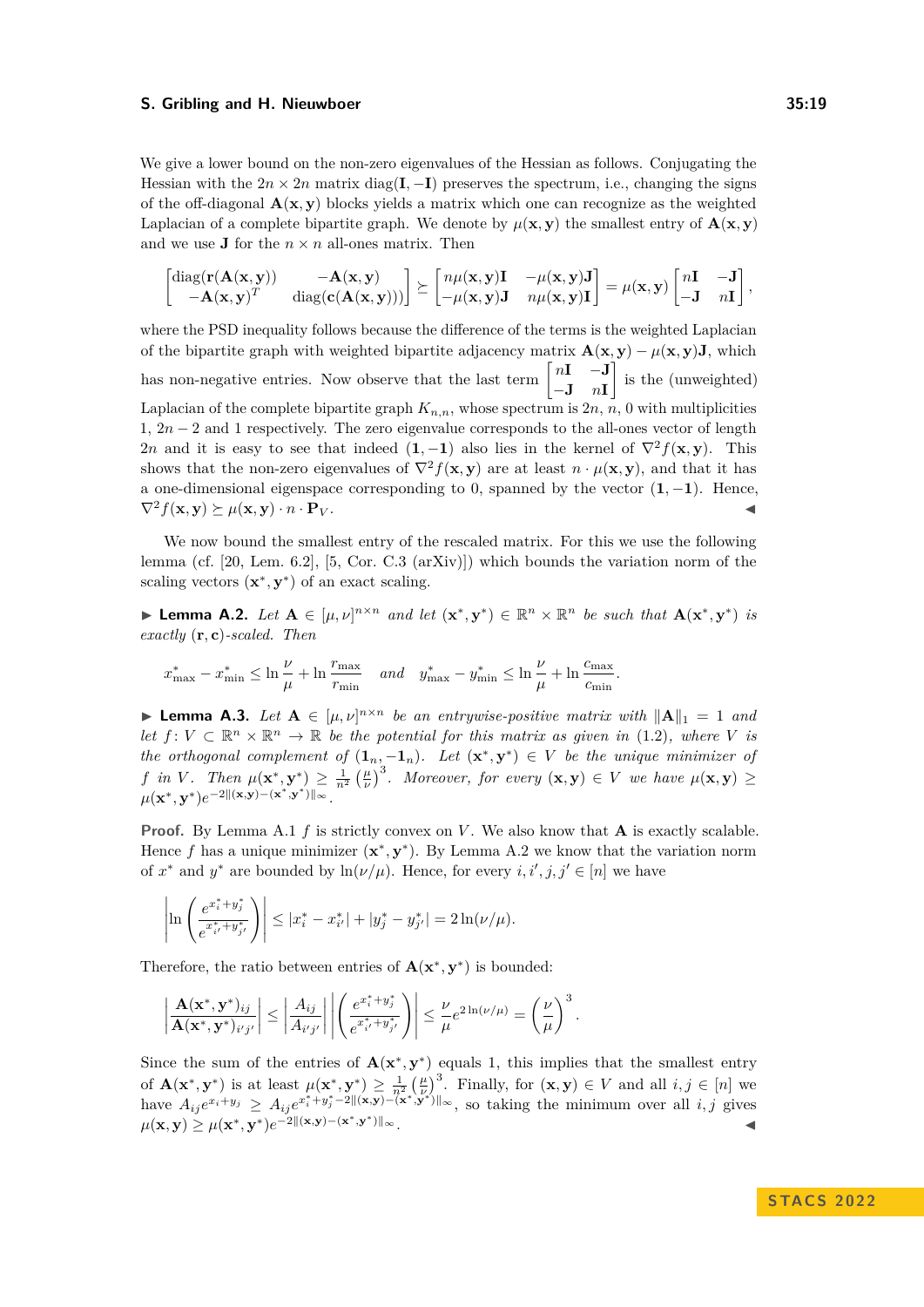### **35:20 Improved Quantum Lower and Upper Bounds for Matrix Scaling**

Finally, to obtain a diameter bound for the set of points with a small gradient we will use the following (well-known) lemma.

▶ **Lemma A.4.** *Assume*  $g: \mathbb{R}^d \to \mathbb{R}$  *is a*  $C^2$  *convex function such that*  $\nabla g(\mathbf{0}) = 0$ *, and assume that for all*  $\mathbf{x} \in \mathbb{R}^d$  *with*  $\|\mathbf{x}\|_{\infty} \leq r$ , we have  $\nabla^2 g(\mathbf{x}) \succeq \lambda I$ *. Then* 

$$
\|\nabla g(\mathbf{x})\|_2 \ge \lambda \|\mathbf{x}\|_2 \min(1, r/\|\mathbf{x}\|_{\infty}) \ge \lambda \min(\|\mathbf{x}\|_{\infty}, r).
$$

*In particular, to guarantee that*  $||\mathbf{x}||_{\infty} \leq C$  *for*  $C \geq 0$ *, it suffices to show that*  $||\nabla g(\mathbf{x})||_2 <$  $\lambda$  min $(C, r)$  *(strict inequality is necessary as it forces* min $(\|\mathbf{x}\|_{\infty}, r) = \|\mathbf{x}\|_{\infty}$ ).

**Proof.** Fix  $\mathbf{x} \in \mathbb{R}^n$  and consider  $h: \mathbb{R} \to \mathbb{R}$  defined by  $h(t) = g(t\mathbf{x})$ . Then *h* is convex,  $\partial_{t=0}h(t) = 0$  and  $\partial_{t=s}^2h(t) \geq 0$  for all  $s \in \mathbb{R}$ . Now assume for  $s \in \mathbb{R}$  that  $|s| \|\mathbf{x}\|_{\infty} \leq r$ . Then

$$
\partial_{t=s}^2 h(t) = \partial_{t=s}(Dg(t\mathbf{x})[\mathbf{x}]) = D^2 g(s\mathbf{x})[\mathbf{x}, \mathbf{x}] = \mathbf{x}^T \nabla^2 g(s\mathbf{x}) \mathbf{x} \ge \lambda \|\mathbf{x}\|_2^2.
$$

For  $s > 0$  this yields a lower bound on  $\langle \nabla q(s\mathbf{x}), \mathbf{x} \rangle$  of the form

$$
\langle \nabla g(s\mathbf{x}), \mathbf{x} \rangle = \partial_{t=s} h(t) = \int_0^s \partial_{t=\tau}^2 h(t) \, d\tau \ge \int_0^{\min(s,r/\|\mathbf{x}\|_{\infty})} \partial_{t=\tau}^2 h(t) \, d\tau
$$

$$
\ge \int_0^{\min(s,r/\|\mathbf{x}\|_{\infty})} \lambda \|\mathbf{x}\|_2^2 \, d\tau = \lambda \|\mathbf{x}\|_2^2 \min(s,r/\|\mathbf{x}\|_{\infty}),
$$

where the first inequality follows from the convexity of  $h$ . Setting  $s = 1$  and using the Cauchy–Schwarz inequality gives  $\|\nabla g(\mathbf{x})\|_2 \|\mathbf{x}\|_2 \geq \lambda \|\mathbf{x}\|_2^2 \min(1, r/\|\mathbf{x}\|_{\infty})$  so

$$
\|\nabla g(\mathbf{x})\|_2 \ge \lambda \|\mathbf{x}\|_2 \min(1,r/\|\mathbf{x}\|_{\infty}) \ge \lambda \|\mathbf{x}\|_{\infty} \min(1,r/\|\mathbf{x}\|_{\infty}) = \lambda \min(\|\mathbf{x}\|_{\infty},r).
$$

▶ **Lemma A.5.** *Let*  $A \in [\mu, \nu]^{n \times n}$  *be an entrywise non-negative matrix with*  $||A||_1 = 1$ *and let*  $f: V \subset \mathbb{R}^n \times \mathbb{R}^n \to \mathbb{R}$  *be the potential for this matrix as given in* (1.2)*, where V is the orthogonal complement of*  $(1_n, -1_n)$ *. Let*  $(\mathbf{x}^*, \mathbf{y}^*)$  *be the unique minimizer of f in V and let*  $0 < \delta < 1$ *. Let*  $(\mathbf{x}, \mathbf{y}) \in V$  *be such that*  $\|\nabla f(\mathbf{x}, \mathbf{y})\|_2 < \delta \cdot \frac{1}{n} \left(\frac{\mu}{\nu}\right)^3 e^{-2}$ *. Then*  $||(x, y) - (x^*, y^*)||_{\infty} \leq \delta.$ 

**Proof.** Lemma A.1 shows that  $\nabla^2 f(\mathbf{x}, \mathbf{y}) \succeq n \cdot \mu(\mathbf{x}, \mathbf{y}) \cdot \mathbf{P}_V$ , where  $\mathbf{P}_V$  is the orthogonal projector on *V*. Lemma A.3 shows that  $\mu(\mathbf{x}, \mathbf{y}) \geq \mu(\mathbf{x}^*, \mathbf{y}^*)e^{-2\|(\mathbf{x}, \mathbf{y}) - (\mathbf{x}^*, \mathbf{y}^*)\|_{\infty}} \geq$  $\frac{1}{n^2} \left(\frac{\mu}{\nu}\right)^3 e^{-2\|(x,y)-\langle x^*,y^*\rangle\|_\infty}$ . Hence, for  $(x,y)$  with  $\|(x,y)-\langle x^*,y^*\rangle\|_\infty \leq 1$ , we have  $\nabla^2 f(\mathbf{x}, \mathbf{y}) \succeq \frac{1}{n} \left(\frac{\mu}{\nu}\right)^3 e^{-2} \cdot \mathbf{P}_V$ . It then follows from Lemma A.4 that if  $\|\nabla f(\mathbf{x}, \mathbf{y})\|_2 <$  $\delta \cdot \frac{1}{n} \left( \frac{\mu}{\nu} \right)^3 e^{-2}$ , then  $\|(\mathbf{x}, \mathbf{y}) - (\mathbf{x}^*, \mathbf{y}^*) \|_{\infty} \le \delta$ .

Observe that for  $\mathbf{A}^{\sigma}$  the ratio between its largest and smallest entry is  $\frac{b+1}{b-1} \leq 3$ . This gives the following corollary, proving Lemma 2.8.

▶ **Corollary A.6.** Let  $A^{\sigma}$  be as in Section 2.1 and let f be the associated potential. Let  $(\mathbf{x}^*, \mathbf{y}^*)$ be the unique exact scaling of  $A^{\sigma}$  in V. If  $(\mathbf{x}, \mathbf{y}) \in V$  is such that  $\|\nabla f(\mathbf{x}, \mathbf{y})\|_2 < \frac{\delta}{27n\epsilon^2}$ , then  $||(x, y) - (x^*, y^*)||_{\infty} \leq \delta.$ 

### **B Missing proofs for Section 3**

### **B.1 Minimizing a second-order robust function**

Before giving the proof of Theorem 3.5, we introduce the following notation. For a symmetric matrix **H** and **b**,  $\mathbf{z} \in \mathbb{R}^n$ , we denote

$$
Q(\mathbf{H}, \mathbf{b}, \mathbf{z}) = \langle \mathbf{b}, \mathbf{z} \rangle + \frac{1}{2} \mathbf{z}^T \mathbf{H} \mathbf{z}.
$$

We will use the following easily-verified properties of *Q* repeatedly.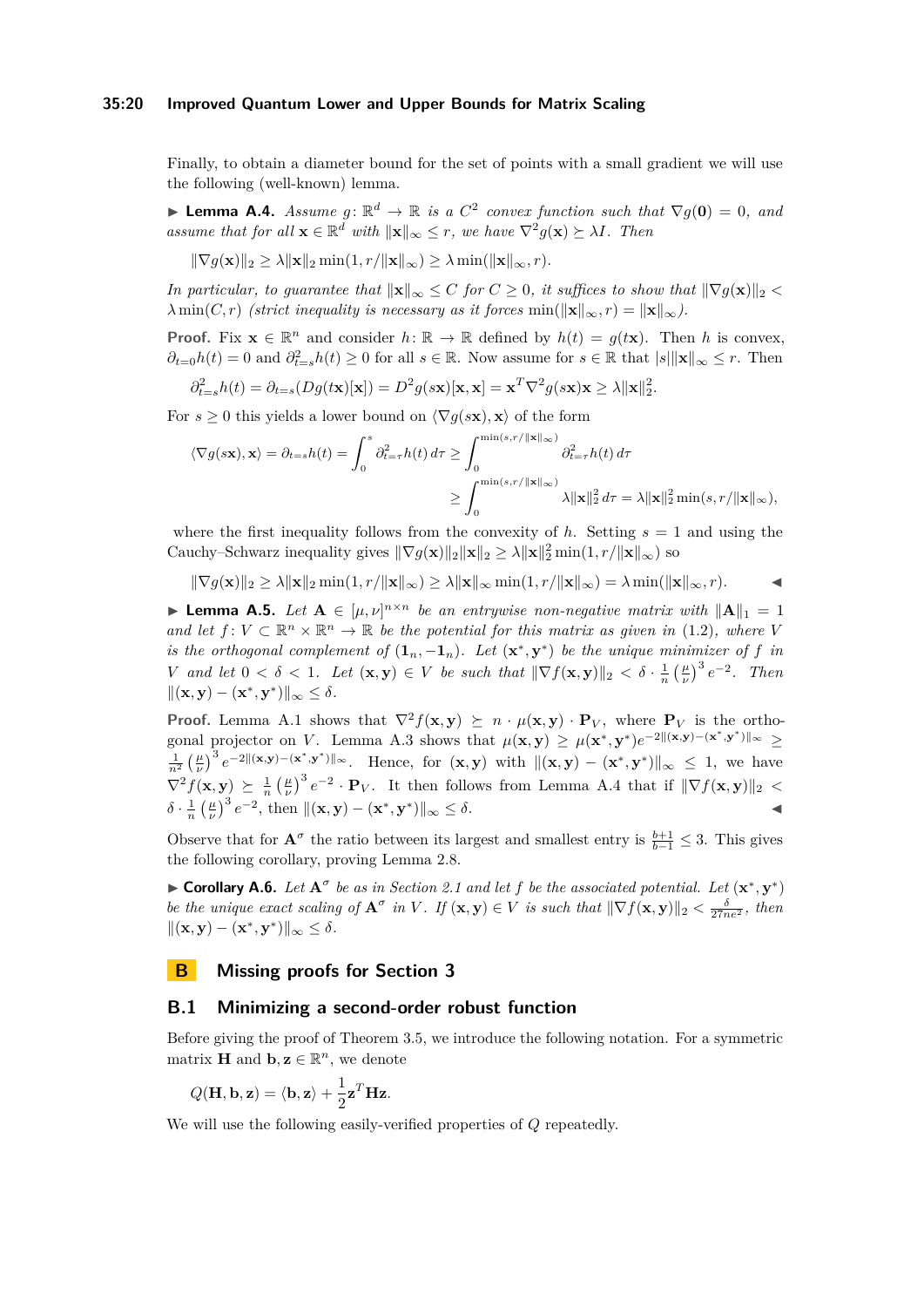▶ **Lemma B.1.** *For symmetric matrices* **H***,* **H**′ *and vectors* **b***,* **b** ′ *,* **z***, we have the following estimates:*

- 1. *If*  $H \preceq H'$ *, then*  $Q(H, \mathbf{b}, \mathbf{z}) \leq Q(H', \mathbf{b}, \mathbf{z})$ *.*
- 2. If  $\|\mathbf{H}-\mathbf{H}'\|_1 \leq \delta_a$ , then  $|Q(\mathbf{H}, \mathbf{b}, \mathbf{z}) Q(\mathbf{H}', \mathbf{b}, \mathbf{z})| \leq \frac{1}{2}\delta_a \|\mathbf{z}\|_{\infty}^2$ .
- 3. We have  $|Q(\mathbf{H}, \mathbf{b}, \mathbf{z}) Q(\mathbf{H}, \mathbf{b}', \mathbf{z})| = |\langle \mathbf{b} \mathbf{b}', \mathbf{z} \rangle| \le ||\mathbf{b} \mathbf{b}'||_1 ||\mathbf{z}||_{\infty}$ .

**Proof of Theorem 3.5.** We follow the proof of [12, Thm. 3.4], and use their implementation of a *k*-oracle A for  $k = O(\log n)$ , as detailed in Theorem 3.4. That is, A takes as input an SDD matrix **H** with  $\tilde{O}(m)$  non-zero entries (off-diagonal entries  $\leq 0$ ) and a vector **b**, and outputs a vector **z** such that  $||\mathbf{z}||_{\infty} \leq k$  and

$$
Q(\mathbf{H},\mathbf{b},\mathbf{z}) \leq \frac{1}{2} \inf_{\|\mathbf{z}'\|_{\infty} \leq 1} Q(\mathbf{H},\mathbf{b},\mathbf{z}').
$$

Then for  $\mathbf{x}' = \mathbf{x} + \frac{1}{k}\Delta$ ,  $\Delta = \mathcal{A}\left(\frac{4e^2}{3k^2}\mathbf{H}, \frac{1}{k}\mathbf{b}\right)$  we have

$$
Q\left(\frac{4e^2}{3}\mathbf{H}, \mathbf{b}, \frac{1}{k}\Delta\right) = Q\left(\frac{4e^2}{3k^2}\mathbf{H}, \frac{1}{k}\mathbf{b}, \Delta\right) \le \frac{1}{2} \inf_{\|z\|_{\infty} \le 1} Q\left(\frac{4e^2}{3k^2}\mathbf{H}, \frac{1}{k}\mathbf{b}, \mathbf{z}\right)
$$
  
=  $\frac{1}{2} \inf_{\|z\|_{\infty} \le 1} Q\left(\frac{4e^2}{3}\mathbf{H}, \mathbf{b}, \mathbf{z}/k\right) = \frac{1}{2} \inf_{\|z\|_{\infty} \le \frac{1}{k}} Q\left(\frac{4e^2}{3}\mathbf{H}, \mathbf{b}, \mathbf{z}\right).$ 

Note that the second-order robustness of *g* implies that for  $\tilde{\mathbf{x}} \in \mathbb{R}^n$  with  $\|\mathbf{x} - \tilde{\mathbf{x}}\|_{\infty} \leq 1$ , we have quadratic lower and upper bounds

$$
Q\left(\frac{1}{e^2}\nabla^2 g(\mathbf{x}), \nabla g(\mathbf{x}), \tilde{\mathbf{x}} - \mathbf{x}\right) \le g(\tilde{\mathbf{x}}) - g(\mathbf{x}) \le Q\left(e^2 \nabla^2 g(\mathbf{x}), \nabla g(\mathbf{x}), \tilde{\mathbf{x}} - \mathbf{x}\right).
$$
 (B.1)

The remainder of the proof is structured as follows. We first compare quadratics involving  $\nabla^2 g(\mathbf{x})$  and  $\nabla g(\mathbf{x})$  to quadratics involving the approximations **H** and **b** in Equations (B.2) and (B.3). Using these estimates we then obtain a local progress bound over an  $\ell_{\infty}$ -ball of radius  $1/k$ , see Equation  $(B.4)$ . Finally, we convert this local bound into a more global estimate.

The properties of the approximate Hessian and gradient guarantee that

$$
Q(e^{2}\nabla^{2}g(\mathbf{x}), \nabla g(\mathbf{x}), \tilde{\mathbf{x}} - \mathbf{x})
$$
  
\n
$$
\leq Q(e^{2}\nabla^{2}g(\mathbf{x}), \mathbf{b}, \tilde{\mathbf{x}} - \mathbf{x}) + \delta
$$
  
\n
$$
= Q(e^{2}\mathbf{H}'_{m}, \mathbf{b}, \tilde{\mathbf{x}} - \mathbf{x}) + Q(e^{2}\mathbf{H}'_{a}, \mathbf{b}, \tilde{\mathbf{x}} - \mathbf{x}) - \langle \mathbf{b}, \tilde{\mathbf{x}} - \mathbf{x} \rangle + \delta
$$
  
\n
$$
\leq Q\left(\frac{4e^{2}}{3}\mathbf{H}_{m}, \mathbf{b}, \tilde{\mathbf{x}} - \mathbf{x}\right) + Q(e^{2}\mathbf{H}_{a}, \mathbf{b}, \tilde{\mathbf{x}} - \mathbf{x}) + \frac{e^{2}}{2}\delta_{a} \|\tilde{\mathbf{x}} - \mathbf{x}\|_{\infty}^{2} - \langle \mathbf{b}, \tilde{\mathbf{x}} - \mathbf{x} \rangle + \delta
$$
  
\n
$$
\leq Q\left(\frac{4e^{2}}{3}\mathbf{H}_{m}, \mathbf{b}, \tilde{\mathbf{x}} - \mathbf{x}\right) + Q\left(\frac{4e^{2}}{3}\mathbf{H}_{a}, \mathbf{b}, \tilde{\mathbf{x}} - \mathbf{x}\right) + \frac{e^{2}}{2}\delta_{a} \|\tilde{\mathbf{x}} - \mathbf{x}\|_{\infty}^{2} - \langle \mathbf{b}, \tilde{\mathbf{x}} - \mathbf{x} \rangle + \delta
$$
  
\n
$$
= Q\left(\frac{4e^{2}}{3}\mathbf{H}, \mathbf{b}, \tilde{\mathbf{x}} - \mathbf{x}\right) + \frac{e^{2}}{2}\delta_{a} \|\tilde{\mathbf{x}} - \mathbf{x}\|_{\infty}^{2} + \delta.
$$
 (B.2)

**STACS 2022**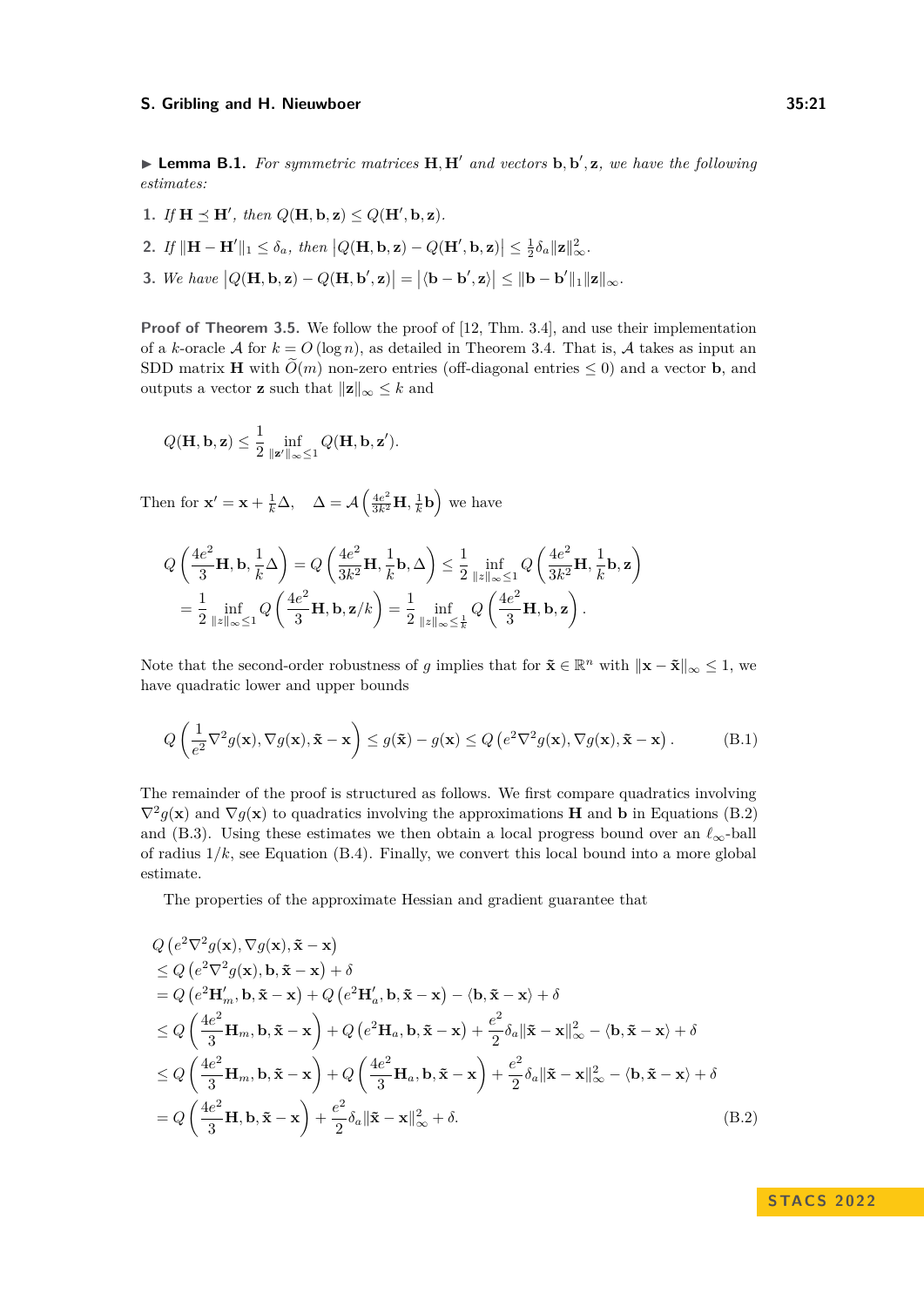### **35:22 Improved Quantum Lower and Upper Bounds for Matrix Scaling**

Furthermore, we also have the upper bound

22.24

$$
Q\left(\frac{4e^2}{3}\mathbf{H}, \mathbf{b}, \tilde{\mathbf{x}} - \mathbf{x}\right)
$$
  
=  $Q\left(\frac{4e^2}{3}\mathbf{H}_m, \mathbf{b}, \tilde{\mathbf{x}} - \mathbf{x}\right) + Q\left(\frac{4e^2}{3}\mathbf{H}_a, \mathbf{b}, \tilde{\mathbf{x}} - \mathbf{x}\right) - \langle \mathbf{b}, \tilde{\mathbf{x}} - \mathbf{x}\rangle$   

$$
\leq Q\left(2e^2\mathbf{H}'_m, \mathbf{b}, \tilde{\mathbf{x}} - \mathbf{x}\right) + Q\left(2e^2\mathbf{H}_a, \mathbf{b}, \tilde{\mathbf{x}} - \mathbf{x}\right) - \langle \mathbf{b}, \tilde{\mathbf{x}} - \mathbf{x}\rangle
$$
  

$$
\leq Q\left(2e^2\mathbf{H}'_m, \mathbf{b}, \tilde{\mathbf{x}} - \mathbf{x}\right) + Q\left(2e^2\mathbf{H}'_a, \mathbf{b}, \tilde{\mathbf{x}} - \mathbf{x}\right) + e^2\delta_a \|\tilde{\mathbf{x}} - \mathbf{x}\|_{\infty}^2 - \langle \mathbf{b}, \tilde{\mathbf{x}} - \mathbf{x}\rangle
$$
  

$$
\leq Q\left(2e^2\mathbf{H}'_m, \mathbf{b}, \tilde{\mathbf{x}} - \mathbf{x}\right) + Q\left(2e^2\mathbf{H}'_a, \mathbf{b}, \tilde{\mathbf{x}} - \mathbf{x}\right) + e^2\delta_a \|\tilde{\mathbf{x}} - \mathbf{x}\|_{\infty}^2 - \langle \mathbf{b}, \tilde{\mathbf{x}} - \mathbf{x}\rangle
$$
  
=  $Q\left(2e^2\nabla^2 g(\mathbf{x}), \mathbf{b}, \tilde{\mathbf{x}} - \mathbf{x}\right) + e^2\delta_a \|\tilde{\mathbf{x}} - \mathbf{x}\|_{\infty}^2$   

$$
\leq Q\left(2e^2\nabla^2 g(\mathbf{x}), \nabla g(\mathbf{x}), \tilde{\mathbf{x}} - \mathbf{x}\right) + e^2\delta_a \|\tilde{\mathbf{x}} - \mathbf{x}\|_{\infty}^2 + \delta.
$$
 (B.3)

Let **v**<sub>*L*</sub> and **v**<sub>*U*</sub> be the minimizers of quadratics over the  $\ell_{\infty}$ -ball of radius 1/k:

$$
\mathbf{v}_L = \underset{\|\mathbf{v}\|_{\infty} \leq 1/k}{\text{argmin}} Q(\frac{1}{e^2} \nabla^2 g(\mathbf{x}), \nabla g(\mathbf{x}), \mathbf{v}), \quad \mathbf{v}_U = \underset{\|\mathbf{v}\|_{\infty} \leq 1/k}{\text{argmin}} Q(2e^2 \nabla^2 g(\mathbf{x}), \nabla g(\mathbf{x}), \mathbf{v}).
$$

Then by the guarantees of the *k*-oracle, we have

$$
Q\left(\frac{4e^2}{3}\mathbf{H}, \mathbf{b}, \frac{1}{k}\Delta\right) \le \frac{1}{2} \inf_{\|\mathbf{v}\|_{\infty} \le 1/k} Q\left(\frac{4e^2}{3}\mathbf{H}, \mathbf{b}, \mathbf{v}\right)
$$
  

$$
\le \frac{1}{2} \inf_{\|\mathbf{v}\|_{\infty} \le 1/k} (Q\left(2e^2 \nabla^2 g(\mathbf{x}), \nabla g(\mathbf{x}), \mathbf{v}\right) + e^2 \delta_a \|\mathbf{v}\|_{\infty}^2 + \delta)
$$
  

$$
\le \frac{1}{2} Q\left(2e^2 \nabla^2 g(\mathbf{x}), \nabla g(\mathbf{x}), \mathbf{v}_U\right) + \frac{e^2 \delta_a}{2k^2} + \frac{1}{2}\delta,
$$

where the second inequality uses Equation (B.3), and the norm bounds  $||\mathbf{v}||_{\infty} \leq 1/k \leq$ 1 (to apply the inequality). Using the quadratic upper bound from Equation (B.1) on  $g(\mathbf{x} + \frac{1}{k}\Delta) - g(\mathbf{x})$  and Equation (B.2), this yields

$$
g(\mathbf{x} + \frac{1}{k}\Delta) - g(\mathbf{x}) \le Q(e^2 \nabla^2 g(\mathbf{x}), \nabla g(\mathbf{x}), \frac{1}{k}\Delta) \le Q\left(\frac{4e^2}{3}\mathbf{H}, \mathbf{b}, \frac{1}{k}\Delta\right) + \frac{e^2}{2}\delta_a + \delta
$$
  

$$
\le \frac{1}{2}Q\left(2e^2 \nabla^2 g(\mathbf{x}), \nabla g(\mathbf{x}), \mathbf{v}_U\right) + \frac{e^2 \delta_a}{k^2} + \frac{3}{2}\delta,
$$

We can then further upper bound this using

$$
Q\left(2e^{2}\nabla^{2}g(\mathbf{x}),\nabla g(\mathbf{x}),\mathbf{v}_{U}\right) \leq Q\left(2e^{2}\nabla^{2}g(\mathbf{x}),\nabla g(\mathbf{x}),\frac{\mathbf{v}_{L}}{2e^{4}}\right) = \frac{1}{2e^{4}}Q\left(\frac{1}{e^{2}}\nabla^{2}g(\mathbf{x}),\nabla g(\mathbf{x}),\mathbf{v}_{L}\right)
$$

where the inequality uses that  $\mathbf{v}_U = \operatorname{argmin}_{\|v\|_{\infty} \leq 1/k} Q(2e^2 \nabla^2 g(\mathbf{x}), \nabla g(\mathbf{x}), v)$  and  $\|\mathbf{v}_L\|_{\infty} \leq$ 1*/k*. Collecting estimates, we obtain

$$
g(\mathbf{x} + \frac{1}{k}\Delta) - g(\mathbf{x}) \le \frac{1}{4e^4} Q\left(\frac{1}{e^2}\nabla^2 g(\mathbf{x}), \nabla g(\mathbf{x}), \mathbf{v}_L\right) + \frac{e^2 \delta_a}{k^2} + \frac{3}{2}\delta.
$$
 (B.4)

We now convert this to a more global estimate. Let **x** <sup>∗</sup> be a global minimizer of *g*. Set  $\mathbf{y} = \mathbf{x} + \frac{1}{\max(kR_{\infty},1)}(\mathbf{x}^* - \mathbf{x})$ , so that  $\|\mathbf{y} - \mathbf{x}\|_{\infty} \leq \frac{1}{k}$ . For the lower bound

$$
g_L(\tilde{\mathbf{x}}) = g(\mathbf{x}) + Q(\frac{1}{e^2}\nabla^2 g(\mathbf{x}), \nabla g(\mathbf{x}), \tilde{\mathbf{x}} - \mathbf{x})
$$